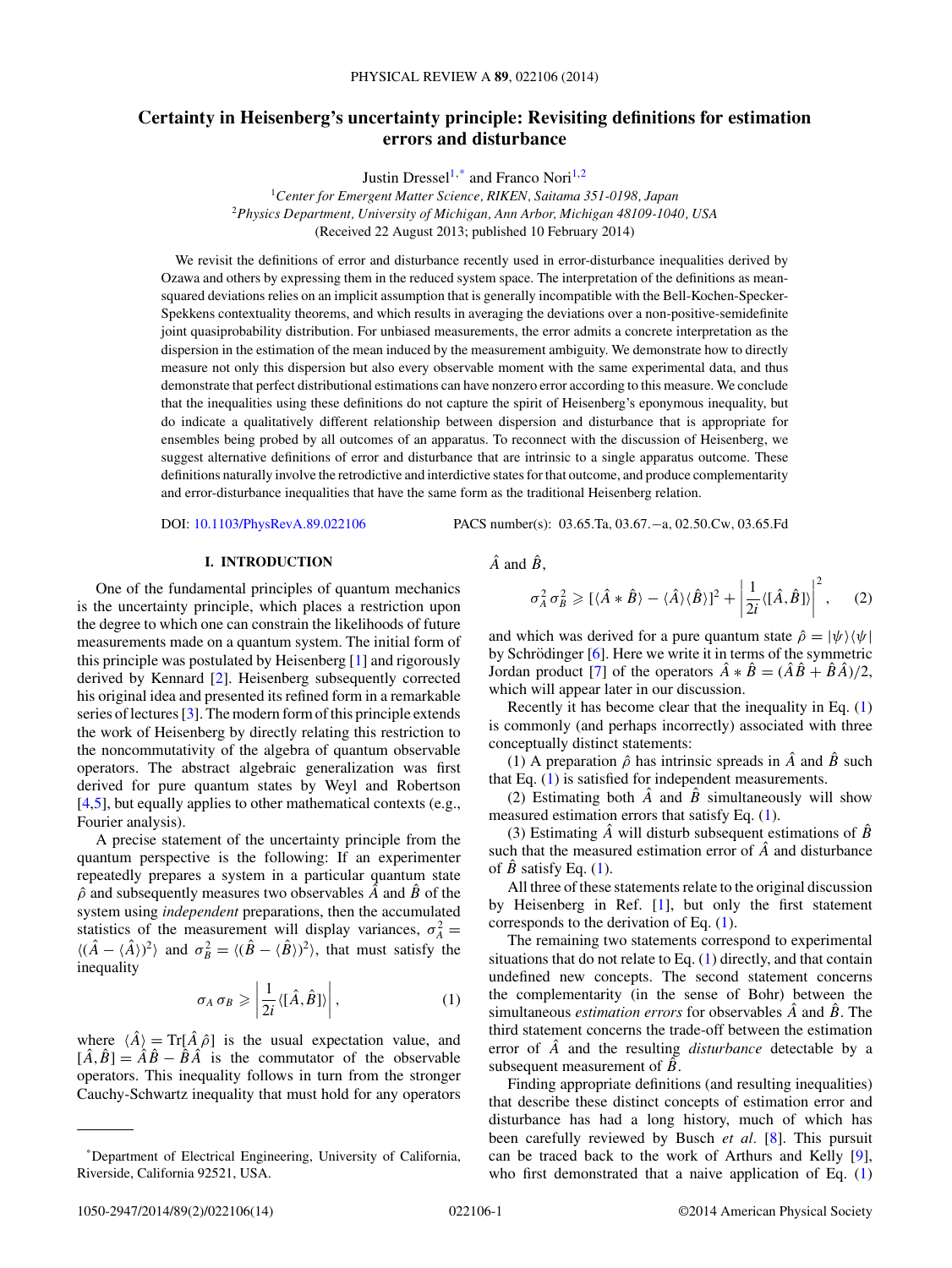<span id="page-1-0"></span>will not describe the complementarity between estimations of a particular preparation state performed by a particular measuring apparatus. They used a definition of the estimation error that generalizes the notion of classical mean-squared error for individual measurements  $[10,11]$  $[10,11]$  (and which we will analyze more carefully later in this paper). Many papers subsequently appeared that highlighted different special cases where inequalities formally mimicking Eq. [\(1\)](#page-0-0) were inadequate for certain classes of states or observables using similar definitions that built off the work of Arthurs and Kelly (e.g., [\[12–20\]](#page-12-0)).

A paradigm shift occurred when Ozawa [\[21\]](#page-12-0) derived a *universal* inequality that was valid for any preparation state and a generic coupling to a detector

$$
\epsilon_A \eta_B + \epsilon_A \sigma_B + \sigma_A \eta_B \geq \left| \frac{1}{2i} \langle [\hat{A}, \hat{B}] \rangle \right| \tag{3}
$$

using formal definitions for the mean-squared error  $\epsilon_A$  and disturbance  $\eta_B$  also suggested by Appleby [\[17,18\]](#page-12-0) and based directly on the work of Arthurs and Kelly [\[9\]](#page-11-0). Shortly thereafter, Hall and Ozawa independently derived a similar universal inequality for the complementarity of joint observable estimations [\[22,23\]](#page-12-0)

$$
\epsilon_A \epsilon_B + \epsilon_A \sigma_B + \sigma_A \epsilon_B \ge \left| \frac{1}{2i} \langle [\hat{A}, \hat{B}] \rangle \right|, \tag{4}
$$

building off Ozawa's previous result [\[24\]](#page-12-0).

Due to the similarity between these inequalities and Eq. [\(1\)](#page-0-0), as well as their resemblance to the discussion in Ref. [\[1\]](#page-11-0), Eqs. (3) and (4) have since been marketed as *corrections* to Heisenberg's eponymous uncertainty principle that properly address the distinct concepts of estimation error and disturbance. Nevertheless, these inequalities are still derived from Eq.  $(1)$  in its role as a generic operator inequality by making judicious replacements of  $\ddot{A}$  and  $\ddot{B}$ . As such, the interpretation of these new inequalities as corrections to the uncertainty principle crucially depends upon the physical significance of the additional quantities  $\epsilon_A$  and  $\eta_B$ , and whether their definitions adequately reflect the situation considered by Heisenberg.

The definitions of the estimation error  $\epsilon_A$  and the disturbance  $\eta_B$  used by the inequalities in Eqs. (3) and (4) can be understood as quantizations of classical mean-squared error and disturbance definitions [\[11\]](#page-12-0). Classically, these definitions involve the second moment of the difference between each measured result and well-defined reference values; the reference values are considered to be "correct" values, so that the differences may be interpreted as the "errors" of each individual measurement. In contrast, the quantized versions formally involve the second moment of a difference between joint system-detector operators in the Heisenberg picture. There are generally no well-defined reference values for each individual quantum measurement, so these formal definitions are the closest quantized equivalents to the classical definitions.

Due to the formal nature of these definitions, and in spite of their correspondence to classical definitions, there has been controversy regarding both the physical significance of  $\epsilon_A$ and  $\eta_B$  in a quantum setting, as well as the feasibility of experimentally measuring them. Indeed, there have been several independent appeals to find alternative and operationally motivated definitions [\[8](#page-11-0)[,25–33\]](#page-12-0) that produce inequalities which faithfully reflect Heisenberg's original discussion as presented in Ref. [\[1\]](#page-11-0), and that also have a form similar to the inequality in Eq. [\(1\)](#page-0-0).

To address this controversy, Ozawa proposed an indirect method to experimentally determine the mean-squared error and disturbance [\[34\]](#page-12-0), which has recently been implemented by Erhart *et al.* [\[35\]](#page-12-0), Sulyok *et al.* [\[36\]](#page-12-0), and Baek *et al.* [\[37\]](#page-12-0) using neutron-optical setups. This method involves the preparation and measurement of three distinct but related states in order to formally construct the mean-squared error and disturbance associated with the measurement of one of those states.

To improve upon this indirect method by removing the need for three related preparations, Lund and Wiseman [\[38\]](#page-12-0) independently proposed an alternative procedure for measuring the mean-squared error and disturbance that requires only a single preparation state. By expressing the error and disturbance in terms of a joint Terletsky-Margenau-Hill [\[39,40\]](#page-12-0) quasiprobability distribution, they can be related [\[41\]](#page-12-0) to weak values [\[42,43\]](#page-12-0) that may be approximately measured by a separate weakly correlated detector [\[44\]](#page-12-0). This alternative procedure was recently implemented by Rozema *et al.* [\[45\]](#page-12-0) and Kaneda *et al.* [\[46\]](#page-12-0) using optical setups.

A similar quasiprobability technique was recently proposed by Weston *et al.* [\[47\]](#page-12-0) to derive (and then experimentally test) a tighter universal inequality for complementarity

$$
\epsilon_A \frac{\sigma_B + \sigma_{B,\text{est}}}{2} + \epsilon_B \frac{\sigma_A + \sigma_{A,\text{est}}}{2} \geqslant \left| \frac{1}{2i} \langle [\hat{A}, \hat{B}] \rangle \right|, \quad (5)
$$

where  $\sigma_{i,est}$  represents the measured standard deviation of the estimation. This tighter inequality has since been supplemented by inequalities derived by Branciard [\[48,49\]](#page-12-0),

$$
\sigma_A^2 \epsilon_B^2 + \epsilon_A^2 \sigma_B^2 + 2 \epsilon_A^2 \epsilon_B^2 \sqrt{\sigma_A^2 \sigma_B^2 - C_{AB}^2} \geq C_{AB}^2, \quad (6)
$$

where  $C_{AB} = |\langle [\hat{A}, \hat{B}] \rangle / 2i|$ . Substituting  $\eta_B$  for  $\epsilon_B$  in Eq. (6) produces the tighter error-disturbance inequality corresponding to Eq. (3). The Branciard inequalities have also been recently tested experimentally by Kaneda *et al.* [\[46\]](#page-12-0).

In this paper we take a step back from this rapid progression to reassess the formal definitions of the estimation error  $\epsilon$  and the measurement disturbance  $\eta$  used by the inequalities in Eqs.  $(3)$ – $(6)$ . To be clear, we do not challenge these results, since they are assuredly important and thought provoking in their own right. Instead, we explore the question of whether these results faithfully correct the idea of the uncertainty principle as discussed by Heisenberg in Refs. [\[1,3\]](#page-11-0), or whether they provide a qualitatively different and supplementary understanding to that principle. By examining the definitions used in these inequalities from an instrumental approach [\[44,50–53\]](#page-12-0), we illustrate several subtle and unsatisfactory features that seem to deviate from the intent of Heisenberg.

Despite the obvious correspondence to the classical ideas of mean-squared error and disturbance, the interpretation of the formal definitions of  $\epsilon^2$  and  $\eta^2$  as "mean-squared deviations" relies on an implicit assumption that observables can be assigned definite values before they are measured. This assumption is in direct violation of the Bell-Kochen-Specker-Spekkens contextuality theorems [\[54–58\]](#page-12-0), and mandates the use of non-positive-definite quasiprobability distributions for interpreting the definitions as average deviations [\[59\]](#page-12-0). Unlike classical observables, quantum observables generally do not have well-defined values prior to measurement from which one can construct meaningful deviations for each measurement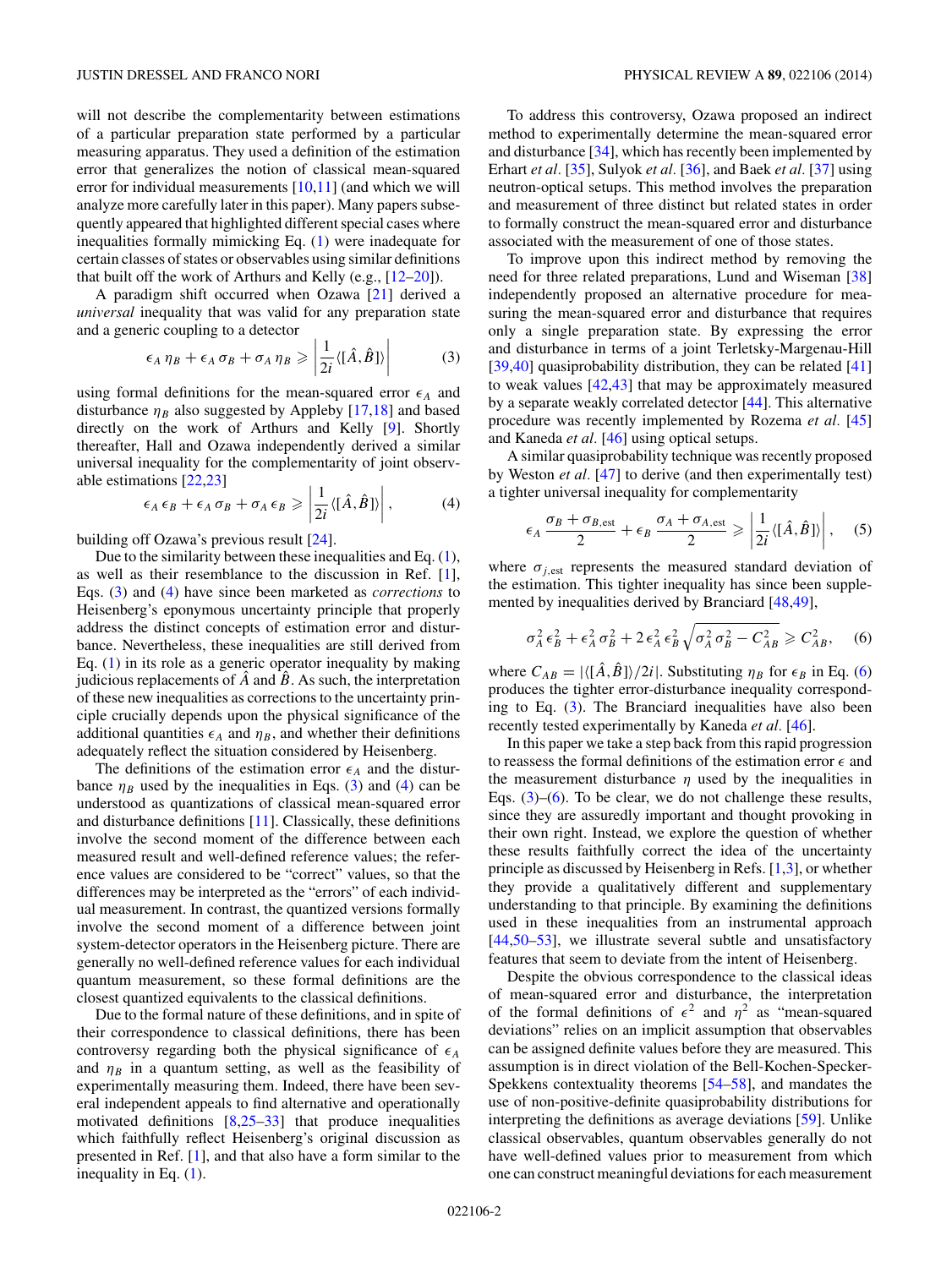<span id="page-2-0"></span>realization. Heisenberg was careful to avoid this appeal to any definite reference values [\[3\]](#page-11-0).

In the special case of an unbiased measurement (i.e., a measurement that faithfully determines the mean for any initial state), the quantity  $\epsilon$  can be given a realistic statistical interpretation, though not as a root-mean-squared deviation. Instead, it is the added *dispersion* of the mean of an ensemble of measurements that stems from the ambiguity of the estimation. However, we emphasize that  $\epsilon$  does not quantify the error in the estimation of the full distribution for the observable, but only the dispersion in the estimation of its mean. Indeed, we show how all moments of the estimated observable (and thus its full distribution) may be determined in a single experimental run even when  $\epsilon$  is nonzero. If the detector happens to report the same value range as the measured observable, then one can loosely interpret such a dispersion as an average deviation of each estimation from any possible reference value of the observable, but this loose interpretation fails for more general detector outputs that do not directly correspond to the spectral range of the measured observable. We also highlight the relation between the mean-squared disturbance *η* and the average Lindblad perturbation to the state that is induced by the estimating apparatus, and show that  $\eta$  does not quantify this measurable perturbation in a natural way.

To reconnect with the original discussion of Heisenberg, we suggest an alternative perspective on estimation error and disturbance that focuses on what can be inferred on average from a *single* apparatus outcome, rather than what can be inferred on average from *all* apparatus outcomes. Using alternative definitions of the estimation error and disturbance founded on recent work on the retrodictive and interdictive states associated with a single apparatus outcome [\[53\]](#page-12-0), we derive and generalize inequalities that were independently obtained by Hofmann [\[25\]](#page-12-0). These inequalities also have the form of Eq. [\(1\)](#page-0-0), but correspond to the complementarity and error-disturbance interpretations of the Heisenberg uncertainty relation as it relates to a single apparatus outcome. This result complements similar results obtained by Busch *et al.* [\[32,33\]](#page-12-0) and Watanabe *et al.* [\[29,30\]](#page-12-0), who also use different definitions for error and disturbance that are intrinsic to the apparatus.

This paper is organized as follows. In Sec. II we briefly review the instrumental formalism of indirect observable measurement to keep the discussion self-contained. In Sec. [III](#page-3-0) we examine the definition of estimation error  $\epsilon$  as used by the inequalities of Eqs.  $(3)$ – $(6)$ . In Sec. [IV](#page-6-0) we examine the corresponding definition of measurement disturbance *η*. In Sec. [V](#page-8-0) we consider alternative definitions of estimation error and disturbance that depend only on a single apparatus outcome, and consequently produce an alternative set of inequalities that have the same form as the traditional Heisenberg relation. We conclude in Sec. [VI.](#page-11-0)

## **II. INDIRECT MEASUREMENT**

The universal inequalities in Eqs.  $(3)$ – $(6)$  all pertain to indirect observable measurements made using all outcomes of a detecting apparatus. We will find it useful in what follows to discuss these sorts of measurements using a *quantum instrument* approach [\[50,51\]](#page-12-0) augmented by the *contextualvalues* formalism [\[44,52,53\]](#page-12-0). For completeness, we now



FIG. 1. Detector picture of an indirect measurement, highlighted in gray, with time increasing along the vertical axis. (See [\[53\]](#page-12-0) for a more detailed description of the graphical notation used throughout this paper.) An initially uncorrelated system state  $\hat{\rho}_s$  and detector state  $\hat{\rho}_D$  are coupled with a unitary interaction U. After the reference time indicated by the black dots, a joint observable  $\hat{1} \otimes \hat{M}[m]$  with spectral function  $m_k$  over the detector outcomes indexed by  $k$  is projectively measured. No further measurement is considered on the system space, which is indicated by the identity  $\hat{1}$  in the joint observable  $\hat{1} \otimes \hat{M}[m]$ . This procedure is formally equivalent to the measurement of  $\hat{M}[m]$  directly after the preparation of a reduced detector state  $\hat{\rho}_D'$  that contains correlated information about the initial system state  $ρ<sub>S</sub>$ .

briefly review this approach in both the detector picture (where the system is traced out) and the system picture (where the detector is traced out).

## **A. Detector picture**

A system state—represented most generally by a density operator  $\hat{\rho}_s$ —is coupled to an uncorrelated [\[60\]](#page-12-0) detector state  $\rho_D$  with an interaction U characterized by a unitary operator  $\hat{U}$ , as illustrated schematically in Fig. 1. The joint state after the coupling is then correlated  $\hat{\rho}_{SD}^{\prime} = \mathcal{U}(\hat{\rho}_S \otimes \hat{\rho}_D)$  =  $\hat{U}(\hat{\rho}_s \otimes \hat{\rho}_D) \hat{U}^{\dagger}$ . Performing a partial trace over the system produces the reduced detector state  $\hat{\rho}_D' = \text{Tr}_S[\hat{\rho}_{SD}']$ , which now contains information about the initial system state. To exploit this correlation, the detector is read (i.e., measured projectively in some basis  $|k\rangle$ ) and an eigenvalue  $m_k$  is assigned by the experimenter to each detector outcome *k*. After many identical trials, the average of the recorded values converges to the sum  $\sum_{k} m_{k} p_{k}$ , where  $p_{k} = \langle k | \hat{\rho}'_{D} | k \rangle$  are the probabilities for observing the measured detector outcomes.

This empirical procedure corresponds to constructing a particular detector observable  $\hat{M}[m] = \sum_{k} m_{k} |k\rangle\langle k|$ , and measuring it projectively with respect to the reduced postinteraction detector state  $\text{Tr}_D[\hat{M}[m]\hat{\rho}_D]$ . The chosen set of values {*mk*} assigned to each detector outcome *k* forms the spectral function *m* for the observable  $\hat{M}[m]$ . We keep the dependence of this observable on the chosen spectral function *m* explicit, since its role in what follows will be important.

For brevity hereafter, we will use standard condensed notation for the joint expectation value  $\langle \cdot \rangle = \text{Tr}[(\cdot)(\hat{\rho}_S \otimes \hat{\rho}_D)]$ , the detector expectation value  $\langle \cdot \rangle_D = \text{Tr}_D[(\cdot)\hat{\rho}_D]$ , the postinteraction detector expectation value  $\langle \cdot \rangle_{D'} = \text{Tr}_D[(\cdot)\hat{\rho}'_D]$ , the system expectation value  $\langle \cdot \rangle_S = \text{Tr}_S[(\cdot)\hat{\rho}_S]$ , and the postinteraction system expectation value  $\langle \cdot \rangle_{S'} = \text{Tr}_S[(\cdot)\hat{\rho}'_S]$ .

## **B. System picture**

One can also perform a partial trace over the detector to produce a different picture of this empirical procedure that is contained entirely in the system space, as shown in Fig. [2,](#page-3-0) and which will be more illuminating for what follows. In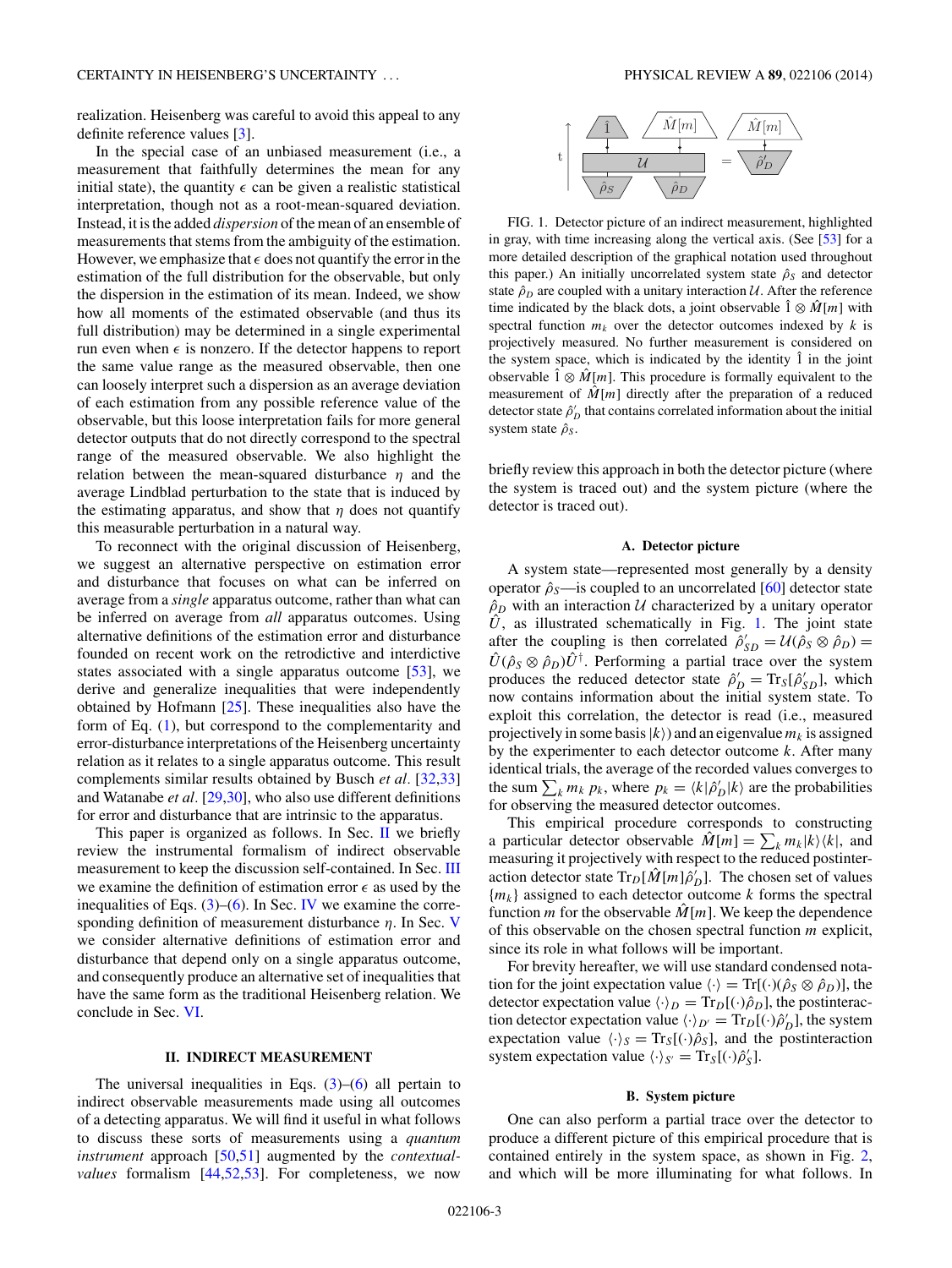<span id="page-3-0"></span>

FIG. 2. System picture of the same indirect measurement as in Fig. [1,](#page-2-0) highlighted in gray. The joint measurement procedure is equivalent to a *quantum instrument* A[*m*] (see Sec. [II B\)](#page-2-0) that acts directly on the system after a reference time indicated by the black dots. Since no subsequent measurements are considered (as indicated by the identity operator  $\hat{1}$ ), then this instrument induces a weighted POM  $\hat{A}_e[m]$  as the system observable that is effectively measured after the preparation of the initial state  $\hat{\rho}_s$ , as shown in Eq. (9).

this picture, observing a particular outcome *k* on the detector induces a *quantum operation*  $A_k$  on the system

$$
\mathcal{A}_{k}(\hat{\rho}_{S}) = \langle k|\hat{U}(\hat{\rho}_{S} \otimes \hat{\rho}_{D})\hat{U}^{\dagger}|k\rangle
$$
  
= 
$$
\sum_{l} p_{l} \langle k|\hat{U}|l\rangle \hat{\rho}_{S} \langle l|\hat{U}^{\dagger}|k\rangle
$$
  
= 
$$
\sum_{l} \hat{M}_{k,l} \hat{\rho}_{S} \hat{M}_{k,l}^{\dagger},
$$
 (7)

where each  $\hat{M}_{k,l} = \sqrt{p_l} \langle k | \hat{U} | l \rangle$  is a Kraus operator that characterizes the operation, and  $\hat{\rho}_D = \sum_l p_l |l\rangle\langle l|$  is some (nonunique) pure state decomposition of the initial detector state. It follows that the procedure for measuring the detector observable  $M[m]$  equivalently weights a set of operations being performed on the system to produce a *quantum instrument*

$$
\mathcal{A}[m] = \sum_{k} m_{k} \mathcal{A}_{k},\tag{8}
$$

that completely describes the action of the indirect detector [\[50,51,53,61\]](#page-12-0). Intuitively, this instrument is the mathematical representation of the laboratory apparatus that is making the measurement.

Averaging the recorded values  $m_k$  chosen by the experimenter therefore produces the set of formal equalities

$$
\sum_{k} m_{k} p_{k} = \langle \hat{U}^{\dagger}(\hat{1} \otimes \hat{M}[m]) \hat{U} \rangle = \langle \hat{M}[m] \rangle_{D'}
$$

$$
= \text{Tr}_{S}[\mathcal{A}[m](\hat{\rho}_{S})] = \langle \hat{A}_{e}[m] \rangle_{S} \tag{9}
$$

that are illustrated in Figs. [1](#page-2-0) and 2. The first equality is the joint system-detector picture that includes the interaction  $U$  and the joint observable  $\hat{1} \otimes \hat{M}[m]$ . The second equality is the detector picture involving the detector observable  $\hat{M}[m]$  and the reduced postinteraction detector state  $\hat{\rho}_D'$ . The third equality is the system picture involving the instrument  $A[m]$  acting on the initial system state  $\hat{\rho}_s$ . Since no further measurements are performed, the system picture can also be written as the last equality, which is the standard form for an expectation value of an effective system observable  $A_e[m]$  in the initial system state  $\hat{\rho}_s$ .

Due to the cyclic property of the trace, this effective observable can be understood as the action of the adjoint instrument  $\mathcal{A}^*[m] = \sum_k m_k \mathcal{A}_k^*$  on the identity

where the adjoint instrument is composed of adjoint quantum operations

$$
\mathcal{A}_{k}^{*}(\cdot) = \langle \hat{U}^{\dagger}[(\cdot) \otimes |k\rangle\langle k|] \hat{U}\rangle_{D} = \sum_{l} \hat{M}_{k,l}^{\dagger}(\cdot) \hat{M}_{k,l}.
$$
 (11)

When acting on the identity, these adjoint operations induce a probability-operator measure (POM) [\[62\]](#page-12-0)

$$
\hat{P}_k = \mathcal{A}_k^*(\hat{1}) = \sum_l \hat{M}_{k,l}^\dagger \hat{M}_{k,l} \tag{12}
$$

over the outcomes *k* of the detector such that  $p_k = \langle \hat{P}_k \rangle_S$  are the measured detector probabilities. If all outcomes of the detector are accounted for, then the positive operators in the POM satisfy the normalization condition  $\sum_{k} \hat{P}_k = \hat{1}$ , making them a partition of unity. In terms of this POM, the effective system observable has the intuitive form

$$
\hat{A}_{e}[m] = \sum_{k} m_{k} \hat{P}_{k}.
$$
\n(13)

## **C. Measured observable**

The operator  $A_e[m]$  in Eq. (13) is the precise *system* observable that is indirectly measured by the experimental procedure and chosen spectrum *m*. Due to the operator equality in Eq. (13), the detector faithfully measures this observable with any initial system state  $\hat{\rho}_s$ . Note, however, that the experimenter-assigned values  $m_k$  in the expansion of Eq. (10) are not generally the eigenvalues of  $\hat{A}_e[m]$ . Indeed, the number of detector outcomes *k* may in fact be drastically different than the number of eigenvalues of  $\hat{A}_e[m]$ .

When the POM  $\hat{P}_k$  consists of projection operators then it follows that  $\hat{A}_e[m]$  and  $\hat{M}[m]$  have the same spectrum and the equality of Eq. (10) reduces to the spectral expansion of  $\hat{A}_e[m]$ . However, when the POM is not projective, then the function *m* still constitutes a generalized spectrum for the measured observable  $A_e[m]$  that corresponds to the specific induced POM  $\hat{P}_k$  for the measurement. Such a generalized spectrum was dubbed a set of *contextual values* for the observable  $\hat{A}_e[m]$ in previous work [\[44,52,53\]](#page-12-0), since the experimentally relevant set of values for an indirectly measured observable will depend on the context of exactly how it is being measured.

#### **III. ESTIMATION ERROR**

Now suppose that we want to use an indirect measurement with instrument  $A[m]$  to estimate a particular system observable  $\hat{A} = \sum_a A_a \hat{\Pi}_a$ , with eigenvalues  $A_a$  and spectral projectors  $\hat{\Pi}_a$ . How do we quantify the error of such an estimation? To address this question, the inequalities of Eqs.  $(3)$ – $(6)$  use the quantity

$$
\epsilon_A^2 = \langle \hat{N}^2 \rangle, \tag{14}
$$

which is the second moment of a joint *noise operator*

$$
\hat{N} = \hat{U}^{\dagger}(\hat{1} \otimes \hat{M}[m])\hat{U} - \hat{A} \otimes \hat{1}
$$
 (15)

under a specific initial joint state. Ozawa demonstrated [\[21,23,34\]](#page-12-0) that  $\epsilon_A = 0$  if and only if the estimation is "precise" or "noiseless," and that this definition reduces to the classical notion of mean-squared error when the two terms of Eq. (15)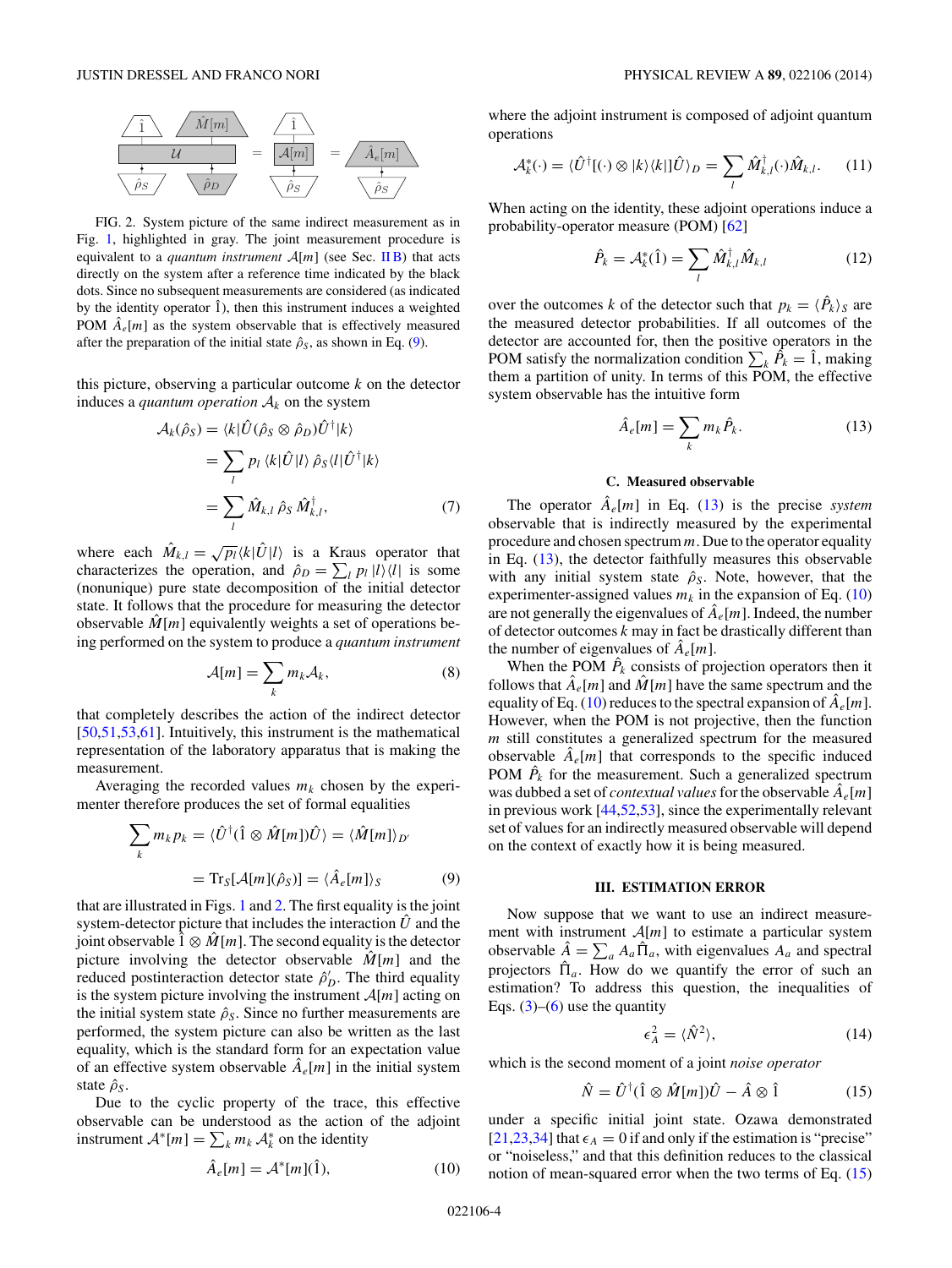<span id="page-4-0"></span>commute [\[11\]](#page-12-0). Hence, this definition seems like a natural choice for quantizing the classical notion of mean-squared error.

In our notation, such a "noiseless" estimation implies the operator equality  $\hat{A} = \hat{A}_e[m]$  between the effectively measured observable and the desired system observable. Moreover, it implies that the induced POM  $\hat{P}_k$  must consist of the spectral projectors  $\hat{\Pi}_a$  of  $\hat{A}$ , making it a projective measurement with the nonzero assigned values  $m_k$  equal to the eigenvalues  $A_a$ . In such a case, the number of nonzero  $m_k$ must match the number of eigenvalues indexed by *a*, so that the detector spectrum and the observable spectrum are essentially identical. Ozawa has argued that since the detector performs a projective measurement of the system observable in this case, then the system and detector are perfectly correlated and thus effectively "have the same value(s)"  $[59]$ , which justifies his terminology of "noiseless" estimation.

To better understand the quantity  $\epsilon_A$ , it is instructive to further dissect the noise operator  $\dot{N}$  in terms of the system picture with the detector traced out. Observe that the first moment of the noise operator is

$$
\delta_A = \langle \hat{N} \rangle = \langle \hat{A}_e[m] - \hat{A} \rangle_S, \tag{16}
$$

which measures the difference in the estimated mean from the target value. The second term involving the target value could be measured in a separate reference experiment, at least in principle.

In contrast, the second noise moment from Eq.  $(14)$ simplifies to a less intuitive expression in the system space

$$
\epsilon_A^2 = \langle \hat{A}_e[m^2] + \hat{A}^2 - 2\hat{A}_e[m] * \hat{A} \rangle_S \tag{17}
$$

that contains the symmetric Jordan product [introduced in Eq. [\(2\)](#page-0-0)] between the measured observable  $A_e[m]$  and the target observable *A*ˆ.

The first term of Eq.  $(17)$  is the second moment of the measured detector observable  $\hat{M}[m]$ , which is equivalent to the effective system observable  $\hat{A}_e[m^2] = \sum_k m_k^2 \hat{P}_k$  obtained by squaring the spectrum *m*. Note that  $\hat{A}_e[m]^2 \neq \hat{A}_e[m^2]$  unless the POM is projective.

The second term of Eq.  $(17)$  is the second moment of the target observable  $\hat{A}$  in the initial system state. As with the first moment in Eq. (16), this term could be measured in principle using a separate reference experiment.

The third term in Eq.  $(17)$ , on the other hand, contains the Jordan product and does not obviously correspond to any measurable quantity pertaining to either the estimation experiment or a reference experiment. Hence, we have a conundrum: Though the squared noise operator  $\hat{N}^2$  is formally a Hermitian observable that generalizes the notion of classical mean-squared error, it appears to be constructed from quantities that are not operationally meaningful for the situation under consideration.

To resolve this conundrum, Ozawa [\[34\]](#page-12-0) noted that it is possible to indirectly determine the problematic third term of Eq. (17) if one is able to prepare not just one, but *three* related system states:  $\hat{\rho}_s$ ,  $\hat{A}\hat{\rho}_s\hat{A}$ , and  $(\hat{1}+\hat{A})\hat{\rho}_s(\hat{1}+\hat{A})$ . This indirect

procedure follows from the identity

$$
2\langle \hat{A}_{e}[m] * \hat{A} \rangle_{S} = \langle (\hat{1} + \hat{A})\hat{A}_{e}[m](\hat{1} + \hat{A}) \rangle_{S}
$$

$$
- \langle \hat{A}_{e}[m] \rangle_{S} - \langle \hat{A}\hat{A}_{e}[m]\hat{A} \rangle_{S}. \tag{18}
$$

The additional operators  $\hat{A}$  and  $(\hat{1} + \hat{A})$  that modify the state  $\rho$  in each term can be understood as the Kraus operators for an auxiliary preparation apparatus. Hence, all three states may be prepared without knowing ˆ*ρ a priori*, at least in principle, so each term in Eq. (18) can be measured in different reference experiments. This indirect procedure has been subsequently verified by Erhart *et al.* [\[35\]](#page-12-0), Sulyok *et al.* [\[36\]](#page-12-0), and Baek *et al.* [\[37\]](#page-12-0).

While this indirect procedure clarifies that the quantity  $\epsilon_A^2$ can be experimentally determined, it leaves several remaining conundrums. First, it is not yet clear that  $\epsilon_A^2$  is still operationally meaningful for a single experiment, even if it can be indirectly determined in multiple experiments. Second, it is not clear exactly how  $\epsilon_A^2$  corresponds to a "mean-squared error" quantum mechanically, since that intuition was based on a classical analogy.

#### **A. Quasiprobability interpretation**

To address these remaining conundrums, Lund and Wiseman [\[38\]](#page-12-0) noticed that the Jordan product of two observables can be given a restricted interpretation as a meaningful quantity in terms of quasiprobabilities. To see this, we also interpret the first two terms in Eq.  $(17)$  as Jordan products with an appropriate identity operator, and expand  $\epsilon_A^2$  directly in terms of the experimentally assigned values  $m_k$  and the eigenvalues *Aa*,

$$
\epsilon_A^2 = \sum_{k,a} (A_a - m_k)^2 \tilde{p}(a,k). \tag{19}
$$

The distribution weighting this squared difference is a joint Terletsky-Margenau-Hill [\[39,40\]](#page-12-0) *quasiprobability distribution*

$$
\tilde{p}(k,a) = \langle \hat{\Pi}_a * \hat{P}_k \rangle_S, \tag{20}
$$

which is the real part of the Dirac [\[63–65\]](#page-12-0), or standard-ordering distribution [\[66\]](#page-12-0). It explicitly involves the symmetric Jordan product of the spectral projection operators  $\hat{\Pi}_a$  of  $\hat{A}$  and the measured POM  $\hat{P}_k$  [\[67\]](#page-12-0). We use the tilde notation to indicate the quasiprobabilistic nature of the distribution, which can have negative values.

It is now easy to see that if  $\tilde{p}(a,k)$  were a true joint probability distribution, then Eq. (19) would indeed compute the proper mean-squared deviation between the assigned values  $m_k$  of the estimation and the eigenvalues  $A_a$  of the target observable. However,  $\tilde{p}(a,k)$  is a quasiprobability distribution that is not positive definite unless  $A_{\epsilon}[m]$  and A commute with each other or the initial system state. This lack of positivity is a manifestation of the Bell-Kochen-Specker-Spekkens contextuality theorems [\[54–58\]](#page-12-0). Hence, Eq. (19) generally represents a mean-squared deviation only in a hypothetical, or *counterfactual* sense. It is the hypothetical deviation that *would* correspond to an estimation error *if* one could assign values to both observables  $\hat{A}$  and  $\hat{A}_e[m]$  simultaneously even without measuring them; however, the contextuality theorems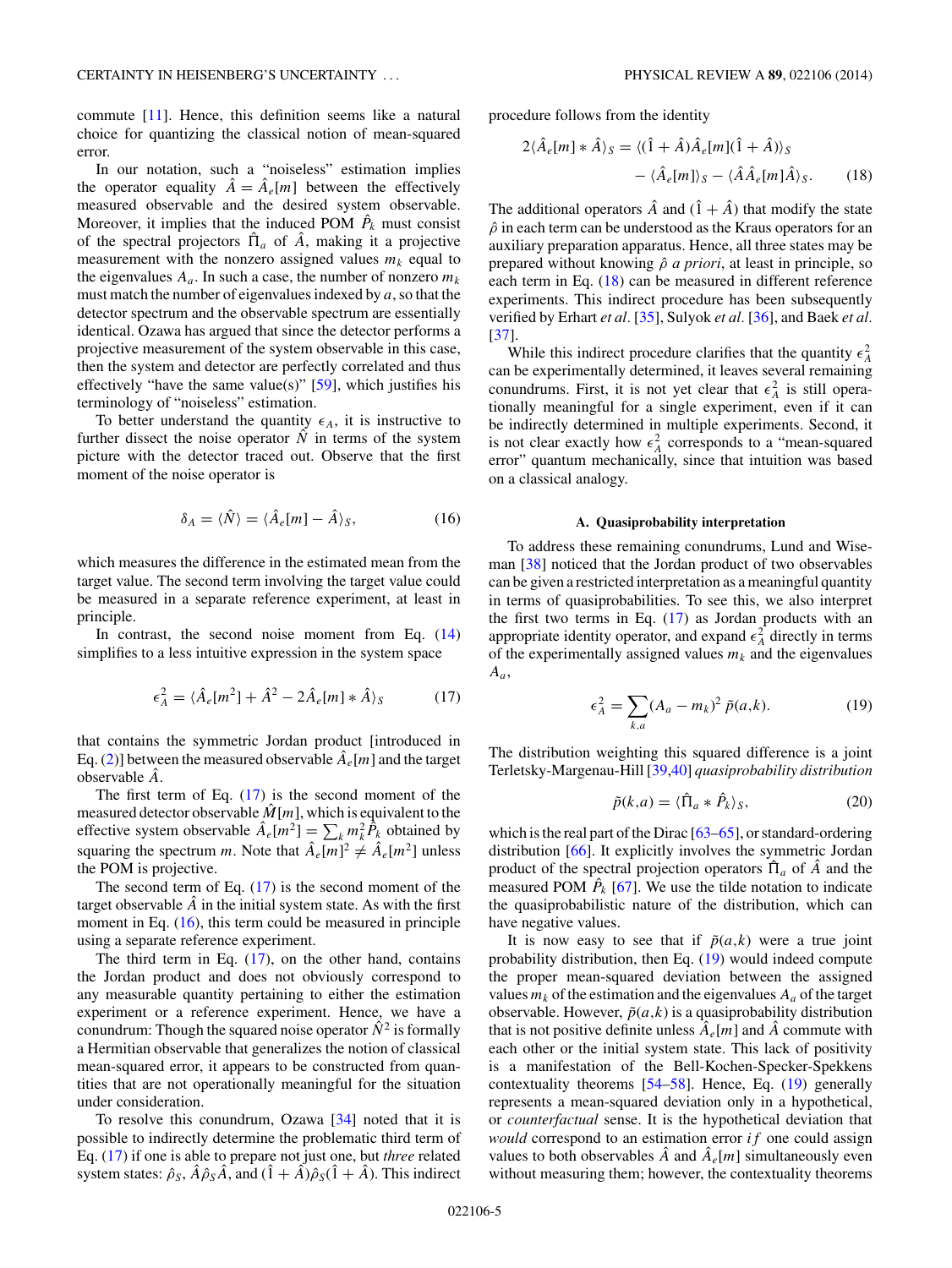<span id="page-5-0"></span>

FIG. 3. Weak measurement used to approximate the quasiprobabilities  $\tilde{p}(a,k)$  according to Eqs. (23) and (24), highlighted in gray. A weak interaction  $U_2$  couples a second detector state  $\hat{\rho}_{D2}$ to the system, which is followed by a measurement of the detector observable  $\hat{M}_2[n^{(a)}]$  with assigned values  $n^{(a)}_\ell$ . This joint procedure is equivalent to acting with a second quantum instrument  $\mathcal{D}[n^{(a)}]$  on the system prior to measuring  $\hat{P}_k$ , with operations  $\mathcal{D}_\ell$  corresponding to each outcome  $\ell$ . This detector is tuned to measure a spectral projection  $\mathcal{D}^{\ast}[n^{(a)}](\hat{1}) = \hat{\Pi}_a$  of  $\hat{A}$  when the  $\hat{P}_k$  measurement is ignored. However, subsequently measuring each *k* results in the averages  $\sum_{\ell} n_{\ell}^{(a)} p(\ell,k) \approx \tilde{p}(a,k)$  that approximate a quasiprobability distribution when  $\mathcal{D}_{\ell}$  is nearly the identity for all  $\ell$ . Changing the assigned values  $n_{\ell}^{(a)}$  retargets the detector for different spectral projectors  $\hat{\Pi}_a$ .

prohibit exactly such a hypothetical joint value assignment, even when the observables commute.

Nevertheless, these joint quasiprobabilities can still be approximately determined by introducing another detector into the experiment, as illustrated in Fig. 3. To see this, we use Bayes' rule to split the joint quasiprobabilities into a product

$$
\tilde{p}(k,a) = \tilde{p}(a|k) p_k,\tag{21}
$$

of the true detection probabilities  $p_k = \langle \hat{P}_k \rangle_S$  and *conditional quasiprobabilities* [\[41\]](#page-12-0)

$$
\tilde{p}(a|k) = \text{Re}\frac{\text{Tr}_{S}[\hat{P}_{k}\hat{\Pi}_{a}\hat{\rho}_{S}]}{\text{Tr}_{S}[\hat{P}_{k}\hat{\rho}_{S}]}.
$$
\n(22)

These conditional quasiprobabilities have the form of (real) *generalized weak values* [\[42–44,52,53,68–72\]](#page-12-0) of the projection operators  $\hat{\Pi}_a$  with "postselections" corresponding to the measured POM  $\hat{P}_k$ .

These weak values can then be approximately measured according to Fig. 3 by indirectly measuring the projection operators  $\hat{\Pi}_a$  using a second coupled detector [\[38,45–47\]](#page-12-0). This second detector corresponds to an instrument  $\mathcal{D}[n^{(a)}]$  with values  $n_{\ell}^{(a)}$  assigned to its outcomes indexed by  $\ell$ . When the original instrument  $A[m]$  is ignored, these values calibrate this new detector to measure a spectral projector of *A*ˆ according to the identity  $\hat{\Pi}_a = \mathcal{D}^*[n^{(a)}](\hat{1})$  analogous to Eq. ([10\)](#page-3-0). However, conditioning each outcome  $\ell$  on a subsequently measured outcome *k* of the instrument  $A[m]$  instead produces the conditioned average

$$
\sum_{\ell} n_{\ell}^{(a)} p(\ell|k) = \frac{\sum_{\ell} n_{\ell}^{(a)} p(\ell,k)}{\sum_{\ell} p(\ell,k)} \tag{23}
$$

in terms of the measured joint probabilities  $p(\ell, k) =$  $\text{Tr}\{\mathcal{A}_k[\mathcal{D}_\ell(\hat{\rho}_S)]\} = \text{Tr}_S[\hat{P}_k \mathcal{D}_\ell(\hat{\rho}_S)] = \langle \mathcal{D}_\ell^*(\hat{P}_k) \rangle_S$ . This conditioned average approximates a weak value equal to the quasiprobability  $\tilde{p}(a|k)$  when the detector operations  $\mathcal{D}_{\ell}$  are sufficiently close to the identity operation for every outcome  [\[44,52,53\]](#page-12-0).

We can also directly compute the *measured* distribution that approximates the quasiprobability distribution of Eq.  $(21)$ without the appeal to intermediary weak values. Since the measured  $p_k$  in Eq. (21) is  $\sum_{\ell} p(\ell, k)$ , which is the denominator of the conditioned average in Eq.  $(23)$ , we immediately obtain

$$
\sum_{\ell} n_{\ell}^{(a)} p(\ell, k) = \langle \mathcal{D}^* [n^{(a)}](\hat{P}_k) \rangle_S \approx \tilde{p}(a, k). \tag{24}
$$

This distribution is what was determined in the experiments by Rozema *et al.* [\[45\]](#page-12-0), Weston *et al.* [\[47\]](#page-12-0), and Kaneda *et al.* [\[46\]](#page-12-0).

Introducing such an auxiliary weak detector necessarily perturbs the initial system state differently for each of the outcomes  $\ell$ , and thus modifies the experiment under consideration in a complicated way on average. However, within some error tolerance each detection probability  $p_k$  can be left approximately unaltered, and the joint distribution  $\tilde{p}(a,k)$  can be approximately determined. This solution, however, raises the question of why the definition of intrinsic estimation error of a detector requires the introduction of a second detector with its own estimation error and resulting disturbance on the initial state. Determining the estimation error of that second detector would require a third detector, and so on.

## **B. Unbiased measurements**

The interpretation of  $\epsilon_A^2$  as a mean-squared error averaged with quasiprobabilities can be avoided, however, in the special case of an unbiased measurement, where one demands the estimated mean to be faithful (i.e.,  $\delta_A = 0$ ) for any initial state. An operator equality  $\hat{A}_e[m] = \hat{A}$  then follows from Eq. [\(16\)](#page-4-0) and the positivity of  $\hat{\rho}_s$  [\[44,52,53\]](#page-12-0).

Due to this operator equality, Eq. [\(17\)](#page-4-0) simplifies to

$$
\epsilon_A^2 = \langle \hat{A}_e[m^2] - \hat{A}^2 \rangle_S = \sum_k m_k^2 p_k - \sum_a A_a^2 p_a, \qquad (25)
$$

which is now completely analogous to the first moment  $\delta_A$  in Eq. [\(16\)](#page-4-0). It is precisely the difference between the measured second moment using the raw detector values  $m_k$  and the ideal second moment of  $\hat{A}$  that would be measured with its eigenvalues *Aa* in a reference experiment. The concreteness of this expression occurs because the quasiprobabilities  $\tilde{p}(a,k)$ in Eq. [\(19\)](#page-4-0) become positive semidefinite when  $A_e[m]$  and  $\hat{A}$ commute.

The second noise moment thus quantifies the amplification of the signal spread due to the weakened correlation with an unbiased detector. Phrased in a different way, it quantifies the degree to which the assigned detector values have been amplified from the eigenvalues in order to compensate for the ambiguity of the measurement  $[44,52]$ . It is now easy to see why  $\epsilon_A = 0$  if and only if the measurement is projective: Only in that case will unbiased detector values match the eigenvalues for the observable.

Importantly, however,  $\epsilon_A$  does not indicate the quality of the estimation of the observable *distribution* that can be achieved using the experimental apparatus. Indeed, the operator equality  $\hat{A}_e[m] = \hat{A}$  guarantees that the first moment can be precisely obtained given a sufficiently large statistical ensemble of measurements. Moreover, the same technique used to determine the spectral function *m* to produce this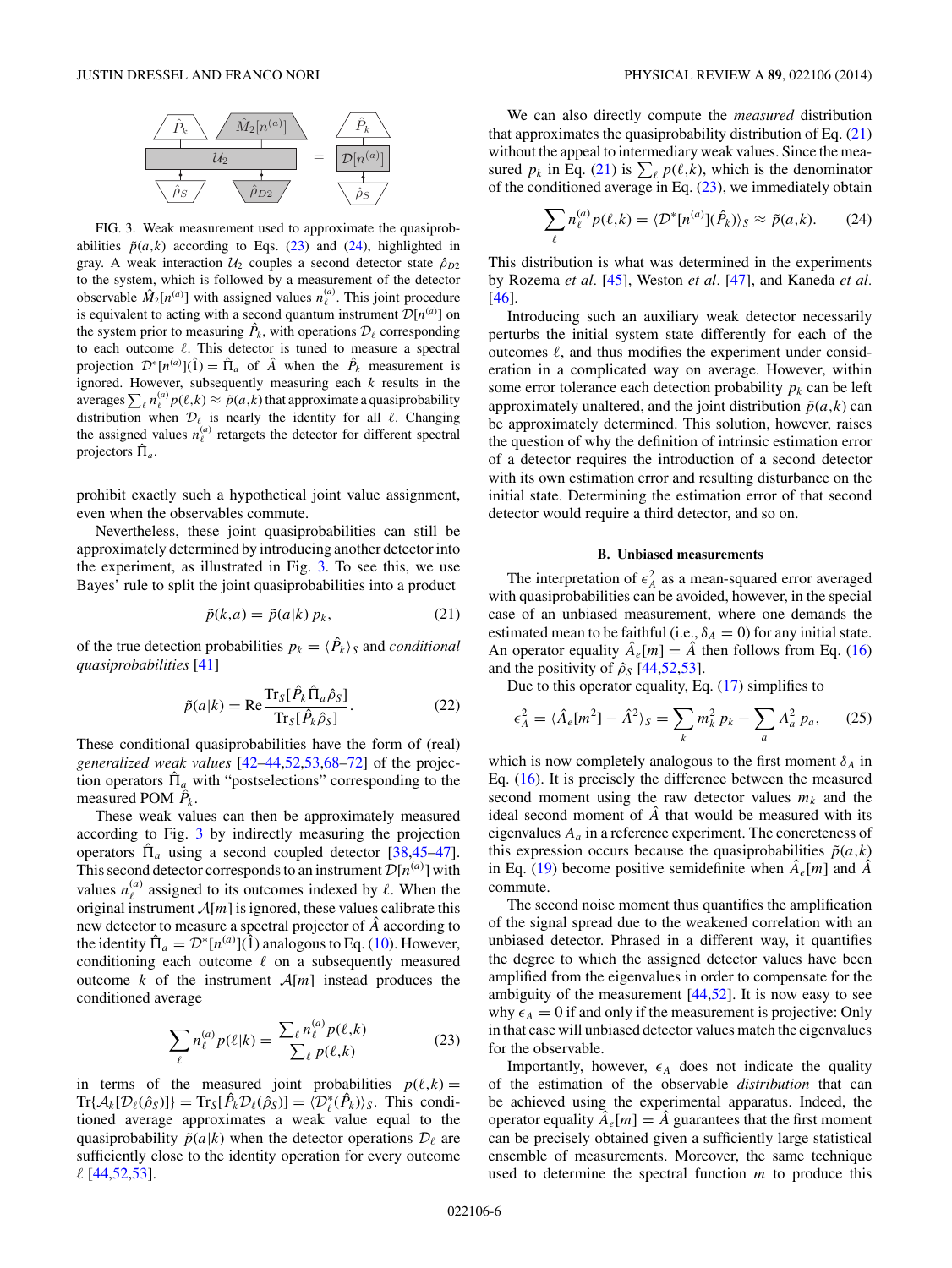<span id="page-6-0"></span>equality can often be used to determine *different* spectral functions  $m^{(n)}$  that satisfy other equalities  $\hat{A}_{e}[m^{(n)}] = \hat{A}^{n}$  for all powers of  $\hat{A}$  [\[44,52\]](#page-12-0). In such a case, the same experimental data can be used to construct all higher moments of *A*ˆ from the same measured set of probabilities, making the total experimental estimation of the distribution of *A*ˆ essentially exact.

To emphasize this point, consider the following diagonal two-outcome POM for a qubit:

$$
\hat{P}_1 = \begin{pmatrix} p_{11} & 0 \\ 0 & p_{12} \end{pmatrix}, \quad \hat{P}_2 = \begin{pmatrix} p_{21} & 0 \\ 0 & p_{22} \end{pmatrix}, \quad (26)
$$

where  $\hat{P}_1 + \hat{P}_2 = \hat{1}$ , and the  $p_{ij}$  are positive probabilities such that  $p_{i1} \neq p_{i2}$ . Examples of how to implement a POM of this sort can be found in Refs. [\[46,47,73–79\]](#page-12-0). It is straightforward to show  $[52]$  that the POM in Eq.  $(26)$  can be used to uniquely construct any diagonal operator *A*ˆ according to

$$
\hat{A} = \begin{pmatrix} a_1 & 0 \\ 0 & a_2 \end{pmatrix} = m_1 \hat{P}_1 + m_2 \hat{P}_2, \qquad (27a)
$$

$$
m_1 = \frac{p_{22} a_1 - p_{21} a_2}{p_{11} p_{22} - p_{21} p_{12}},
$$
 (27b)

$$
m_2 = -\frac{p_{12} a_1 - p_{11} a_2}{p_{11} p_{22} - p_{21} p_{12}}.
$$
 (27c)

Evidently the higher powers of  $\hat{A}$  are special cases of this solution that are obtained through the simple replacement  $a_j \rightarrow (a_j)^n$  in the values  $m_k^{(n)}$  for  $\hat{A}^n$ . Thus, all the moments of *A*ˆ can be determined in *one experimental run* of the detector by assigning appropriate values to each detector outcome in *postprocessing*. Notably, this method to determine the observable moments using a noisy signal is essentially classical in character since Eqs. (26) and (27) involve diagonal operators [\[52\]](#page-12-0).

It follows that one can construct  $\hat{A}^2 = \hat{A}_e[m^{(2)}]$  with this technique, so one can compute  $\langle \hat{A}^2 \rangle_S$  directly from the same data used to compute  $\langle \hat{A}_e[m] \rangle_{\mathcal{S}}$ . Therefore, the second noise moment of Eq.  $(25)$  can be directly determined with no additional experimental work as the simple expression

$$
\epsilon_A^2 = \sum_k \left[ (m_k)^2 - m_k^{(2)} \right] p_k. \tag{28}
$$

Hence, no reference experiments, quasiprobability arguments, or auxilliary detectors should be needed to directly determine this quantity in the laboratory, provided that one is using an unbiased detector.

This demonstration also implies that the quantity  $\epsilon_A$  in Eq. [\(14\)](#page-3-0) can be nonzero even when all moments of the measured observable can be faithfully determined by the same experimental data. As such, it does not quantify the estimation error for the distribution of the observable. A better name for  $\epsilon_A$  is the dispersion of the estimation of the *mean* of the observable, as also pointed out by Hall [\[22\]](#page-12-0). For an experimenter, a large dispersion corresponds directly to the need for an increased number of measurement realizations to produce good statistical results. The more ambiguous (i.e., weak, or noisy) the measurement is, the larger the detector values must be, so the number of realizations needed to



FIG. 4. Sequential measurements. After the indirect measurement illustrated in Fig. [2](#page-3-0) and highlighted in gray, another system observable  $\hat{B}$  is measured. The procedure produces correlated pairs of measurement outcomes  $(m_k, B_b)$ . The quantum instrument  $\mathcal{A}[m]$ is needed to fully describe these correlations in the reduced system space. The effective system observable  $\hat{A}_e[m]$  from Fig. [2](#page-3-0) reappears from the sequential observable  $\mathcal{A}^*[m](\hat{B})$  only when the correlations from the measurement of  $\hat{B}$  are ignored.

obtain the same statistical error for the mean will be larger. Nevertheless, for a sufficiently large number of realizations even noisy measurements can be made statistically precise.

The interpretation of  $\epsilon_A$  as a generic estimation error (as opposed to the dispersion of the mean) thus hinges crucially upon its decomposition into a mean-squared error for the *individual measurement realizations*. Since it does not indicate the estimation error for the full distribution of  $\hat{A}$ , one can only argue that it provides a sensible notion of the average estimation error for each realization. However, to adopt this point of view is to assert that the measured observable has a definite (correct) value prior to each measurement to which the (incorrect) detector result can be compared. While this assertion is unproblematic for classical systems with definite values, it is a nontrivial assertion for a quantum-mechanical system. In contrast, interpreting  $\epsilon_A$  as the dispersion in the estimation of the mean of the observable does not demand such a controversial statement.

#### **IV. MEASUREMENT DISTURBANCE**

Now suppose we wish to measure a second observable  $\hat{B} = \sum_{b} B_b \hat{\Pi}_b$  with eigenvalues  $B_b$  and spectral projections  $\hat{\Pi}_b$  after the indirect measurement of  $\mathcal{A}[m]$ , as illustrated in Fig. 4. To what degree has the act of measuring  $\mathcal{A}[m]$  disturbed the subsequent measurement of  $\hat{B}$ ? To address this question, the inequalities of Eqs.  $(3)$  and  $(6)$  use the quantity

$$
\eta_B^2 = \langle \hat{D}^2 \rangle,\tag{29}
$$

which is analogous to Eq.  $(14)$ , and is the second moment of a joint *difference* operator

$$
\hat{D} = \hat{U}^{\dagger} (\hat{B} \otimes \hat{1}) \hat{U} - \hat{B} \otimes \hat{1}, \tag{30}
$$

between the original observable  $\hat{B}$  and the joint observable modified by the unitary interaction in the Heisenberg picture. Ozawa demonstrated [\[21,23,34\]](#page-12-0) that  $\eta_B = 0$  if and only if the estimation of *A*ˆ does not affect the subsequent measurement of  $\hat{B}$ .

Again, it is instructive to dissect this definition in terms of the system picture with the detector traced out. First note that the detector observable  $\hat{M}[m]$  with spectral function *m* has been replaced by the identity  $\hat{M}[1] = \hat{1}$  in the definition of Eq.  $(29)$ . Setting the values  $m_k$  to 1 in this manner marginalizes over all the detector outcomes, which performs a *nonselective*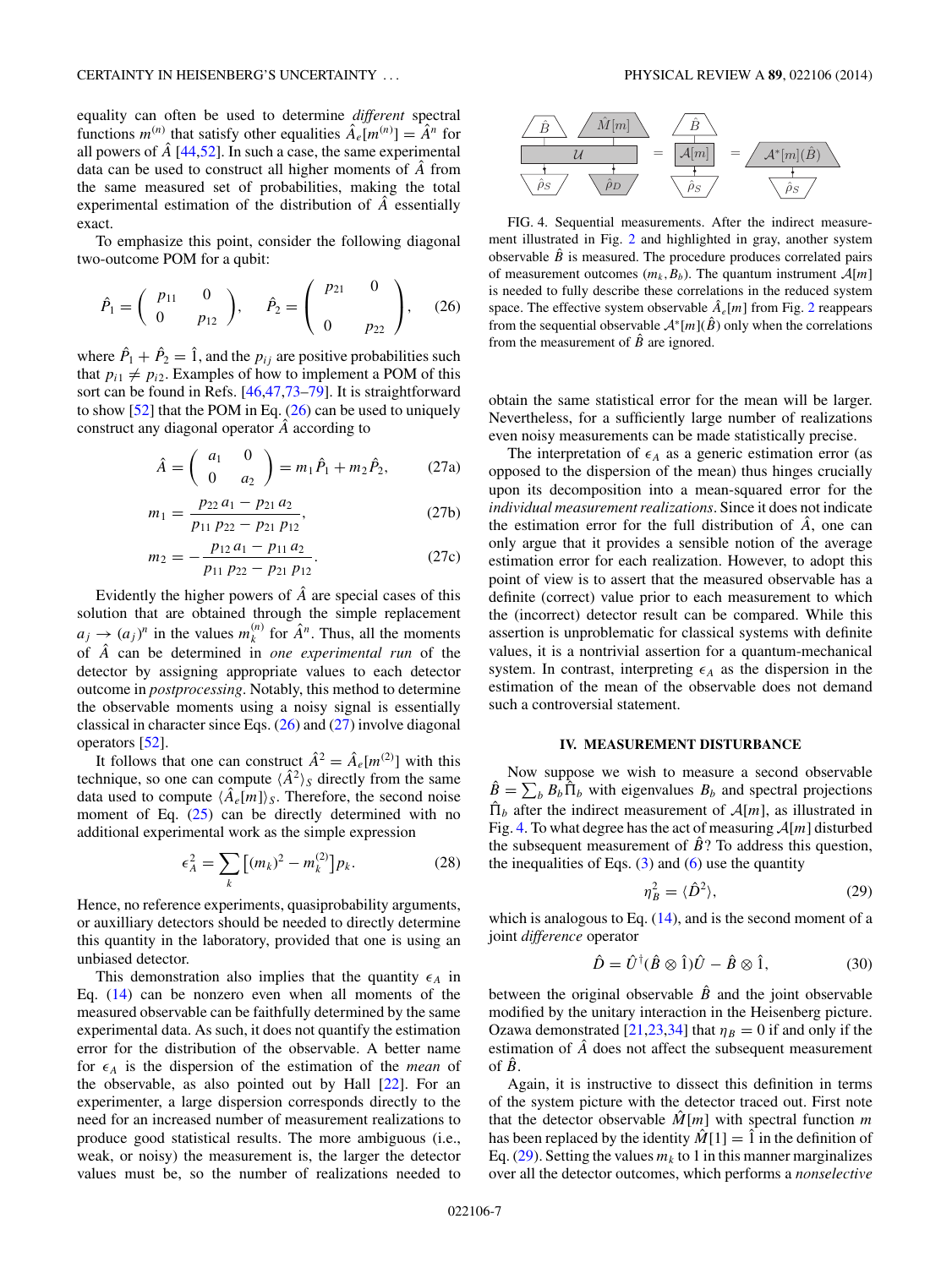<span id="page-7-0"></span>

FIG. 5. Disturbance induced by a nonselective measurement. After the nonselective measurement highlighted in gray, another system observable  $\hat{B}$  is measured. Unlike in Fig. [4,](#page-6-0) this procedure ignores the correlations between specific pairs of measurement outcomes, so will measure an average perturbed observable  $\hat{B}'$  =  $\mathcal{A}^*[1](\hat{B})$ .

measurement using the entire apparatus  $A$ . This replacement implies that any information about the correlations between pairs  $(m_k, B_b)$  of sequentially measured outcomes is being discarded by this procedure. Only the net effect of averaging over *all* outcomes *k* is described by Eq. [\(29\)](#page-6-0), which is better illustrated by Fig. 5.

We can write the first moment of the difference operator of Eq. [\(30\)](#page-6-0) in several ways:

$$
\delta_B = \langle \hat{D} \rangle = \text{Tr}_S[\hat{B}(\hat{\rho}_S' - \hat{\rho}_S)] = \langle \hat{B}' - \hat{B} \rangle_S, \qquad (31)
$$

where

$$
\hat{\rho}'_S = \mathcal{A}[1](\hat{\rho}_S) = \sum_k \mathcal{A}_k(\hat{\rho}_S) = \sum_{k,l} \hat{M}_{k,l} \hat{\rho}_S \hat{M}_{k,l}^\dagger \qquad (32)
$$

is the reduced postinteraction state of the system, and

$$
\hat{B}' = A^* [1](\hat{B}) = \sum_k A_k^* (\hat{B}) = \sum_{k,l} \hat{M}_{k,l}^\dagger \hat{B} \hat{M}_{k,l} \qquad (33)
$$

is the Heisenberg operator that has been perturbed by the nonselective measurement. Thus, the difference operator in Eq.  $(31)$  provides information about how the mean of *B* changes due to the evolution induced by the nonselective measurement.

The squared disturbance in Eq.  $(29)$ , on the other hand, reduces to the expression

$$
\eta_B^2 = \langle (\hat{B}^2)' + \hat{B}^2 - 2\hat{B}' * \hat{B} \rangle_S \tag{34}
$$

on the system space, where

$$
(\hat{B}^2)' = \mathcal{A}^*[1](\hat{B}^2) = \sum_{k,l} \hat{M}_{k,l}^\dagger \hat{B}^2 \hat{M}_{k,l} \tag{35}
$$

is the squared Heisenberg operator perturbed by the nonselective measurement. Analogously to Eq. [\(17\)](#page-4-0), the expression of Eq. (34) contains a symmetric Jordan product between the original observable  $\hat{B}$  and the perturbed observable  $\hat{B}'$ , so is challenging to interpret in an experimentally meaningful way. One can still indirectly determine the Jordan product term by exploiting the same identity used in Eq. [\(18\)](#page-4-0) of Sec. [III,](#page-3-0) however.

## **A. Quasiprobability interpretation**

As with the dispersion of Eq. [\(17\)](#page-4-0), Lund and Wiseman [\[38\]](#page-12-0) observed that one can obtain an operational meaning for Eq. (34) by expanding the Jordan product into a joint Terletsky-Margenau-Hill quasiprobability distribution. To do so, we interpret the first two terms of Eq. (34) as Jordan



FIG. 6. Weak measurement used to approximate the quasiprobabilities  $\tilde{p}(b,b')$  in Eq. (37), highlighted in gray. A second quantum instrument  $\mathcal{D}[n^{(b)}]$  is coupled to the system prior to the nonselective measurement A[1]. This detector is tuned to measure a spectral projection  $\mathcal{D}^*[n^{(b)}](\hat{1}) = \hat{\Pi}_b$  of  $\hat{B}$  when all subsequent measurements are ignored. However, measuring each  $b'$  after  $A[1]$  results in the averages  $\sum_{\ell,k} n_{\ell}^{(b)} p(\ell,k,b') \approx \tilde{p}(b,b')$  that approximate a quasiprobability distribution when  $\mathcal{D}_{\ell}$  is nearly the identity for all  $\ell$ . Changing the assigned values  $n_{\ell}^{(b)}$  retargets the detector for different spectral projectors  $\hat{\Pi}_h$ .

products with an appropriate identity operator, and expand  $\eta_B^2$  directly in terms of the experimentally assigned values  $B_{b'}$ , the eigenvalues  $B_b$ ,

$$
\eta_B^2 = \sum_{b,b'} (B_{b'} - B_b)^2 \ \tilde{p}(b',b),\tag{36}
$$

and the joint *quasiprobability distribution*

$$
\tilde{p}(b',b) = \langle \hat{Q}_{b'} * \hat{\Pi}_b \rangle_S \tag{37}
$$

that involves the Jordan product of the spectral projection operators of  $\hat{B} = \sum_{b} B_{b} \hat{\Pi}_{b}$  and the perturbed POM  $\hat{Q}_{b'} =$  $\mathcal{A}^*[1](\hat{\Pi}_{b'})$  that constructs the perturbed observable  $\hat{B}' = \sum_{b'} B_{b'} \hat{Q}_{b'}$  actually measured.  $\sum_{b} B_{b} \hat{Q}_{b}$  actually measured.

As before, this joint quasiprobability distribution is not positive definite unless  $\vec{B}^{\prime}$  and  $\vec{B}$  commute with each other or the initial system state. Nevertheless, it can be approximately measured by probing the system weakly prior to the nonselective interaction of the apparatus  $\mathcal{A}$  [\[38,45,47\]](#page-12-0), as illustrated in Fig. 6. This procedure is entirely analogous to the one discussed in Fig. [3](#page-5-0) and Sec. [III A.](#page-4-0)

Since determining a joint *quasi*probability distribution is necessary in order to interpret Eq. (34) as a mean-squared error caused by disturbance, the quantity  $\eta_B^2$  does not generally pertain to any concrete notion of the disturbance inflicted upon  $\hat{B}$  by the apparatus A. Instead,  $\eta_B^2$  pertains to a hypothetical, or *counterfactual*, notion of disturbance. That is, the observable  $\hat{B}$  is implicitly assigned a *definite* value  $B<sub>b</sub>$  prior to the interaction for each realization. That value is then disturbed to a different but equally definite value  $B_{b'}$ with some transition quasiprobability  $\tilde{p}(b',b)$  that averages over the effects of all intermediate *k*. The nonpositivity of the quasiprobability distribution indicates the questionable nature of this assumption that is incompatible with the Bell-Kochen-Specker-Spekkens contextuality theorems [\[54–58\]](#page-12-0).

#### **B. Quantum nondemolition measurements**

If one demands that  $\delta_B = 0$  for any initial state, then another operator equality  $\hat{B}' = \hat{B}$  follows from Eq. (31) and the positivity of  $\hat{\rho}_s$ . This equality is satisfied when  $(\hat{B} \otimes \hat{1})$ commutes with  $\hat{U}$ , or, equivalently, when  $\hat{B}$  commutes with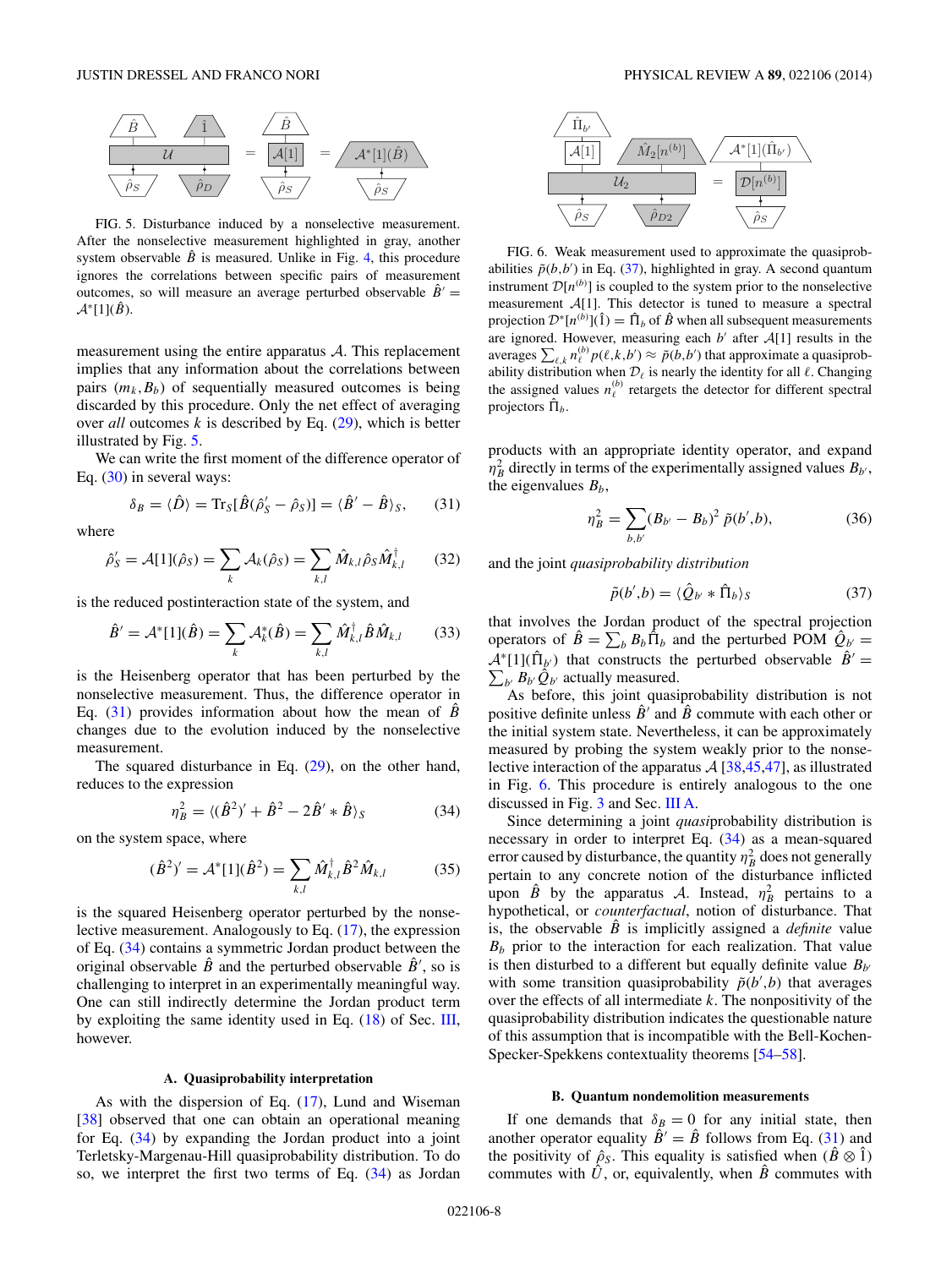<span id="page-8-0"></span> $\hat{M}_{k,l}$  for all *k,l*. Notably, these commutation conditions are precisely the criteria for A to be a *quantum nondemolition* (QND) measurement with respect to  $\hat{B}$  [\[80\]](#page-12-0).

For such a QND measurement, the perturbed POM in Eq. [\(37\)](#page-7-0)  $\hat{Q}_{b'} \rightarrow \hat{\Pi}_{b'}$  reduces to the spectral projections of  $\hat{B}$  (up to relabeling of indices), the joint quasiprobability distribution becomes a true diagonal joint probability operator  $\tilde{p}(b',b) \rightarrow$  $p_b\delta_{b,b}$ , and the disturbance trivially vanishes:  $\eta_B = 0$ .

## **C. Lindblad decoherence**

The perturbation to  $\hat{B}$  can also be understood in terms of the induced *Lindblad decoherence* stemming from the flow of system information to the discarded detector. We can emphasize this connection by expanding the perturbed operator  $\hat{B}^{\prime}$  using the following identity for each *k*:

$$
\sum_{l} \hat{M}_{k,l}^{\dagger} \hat{B} \hat{M}_{k,l} = \hat{P}_k * \hat{B} + \mathcal{L}_k(\hat{B}), \tag{38}
$$

where the probability operator  $\hat{P}_k = \sum_l \hat{M}_{k,l}^{\dagger} \hat{M}_{k,l}$  appears in a Jordan product, while the remainder  $\mathcal{L}_k = \sum_l \mathcal{L}[\hat{M}_{k,l}^{\dagger}]$  is composed of *Lindblad operations* [\[81\]](#page-12-0)

$$
\mathcal{L}[\hat{M}^{\dagger}](\hat{B}) = -\frac{1}{2}(\hat{M}^{\dagger}[\hat{M}, \hat{B}] - [\hat{M}^{\dagger}, \hat{B}]\hat{M}).
$$
 (39)

These operations were introduced in the study of decoherence for open quantum systems [\[82\]](#page-12-0). In the present context the Lindblad operation indicates the average perturbation to  $\hat{B}$ that is induced by a particular measurement operator  $\hat{M}$ .

After summing the identity of Eq. (38) over all *k*, we find the intuitive relation

$$
\hat{B}' - \hat{B} = \sum_{k} \mathcal{L}_{k}(\hat{B})
$$
\n(40)

between  $\hat{B}$  and its perturbation  $\hat{B}'$ . The difference in the measured mean  $\delta_B$  from Eq. [\(31\)](#page-7-0) depends solely on this difference, so will be governed by the *net* induced perturbation from the nonselective measurement.

The same procedure can be applied to the second moment (and indeed all moments) to obtain the relation

$$
(\hat{B}^2)' - \hat{B}^2 = \sum_{k} \mathcal{L}_k(\hat{B}^2).
$$
 (41)

We can thus insert the equalities of Eqs. (40) and (41) into Eq. [\(34\)](#page-7-0) to obtain

$$
\eta_B^2 = \sum_k \langle \mathcal{L}_k(\hat{B}^2) - 2\hat{B} * \mathcal{L}_k(\hat{B}) \rangle_S. \tag{42}
$$

Hence, only the Lindblad perturbation terms contribute to the squared disturbance  $\eta_B^2$ . However, while both Eqs. (40) and (41) indicate measurable aspects of the disturbance to the moments of the distribution of  $\tilde{B}$ , the constructed quantity in Eq. (42) still has an additional hypothetical character due to the remaining Jordan product. In this sense, the manner in which the quantity  $\eta_B$  quantifies the average perturbation to *B* is unnatural from a distributional perspective.

## **V. AN ALTERNATIVE PERSPECTIVE**

Heisenberg's original discussion in Ref. [\[1\]](#page-11-0), on which the inequalities of Eqs.  $(3)$ – $(6)$  are ostensibly based, was concerned with a different sort of estimation error and disturbance than we have been analyzing. Rather than hypothetically tracking individual observable values being measured with all outcomes of an apparatus, Heisenberg considered how individual particles were actively affected by a *single outcome* of the apparatus on average. Depending on the ambiguity inherent to each apparatus outcome (e.g., a microscope with finite resolution for each measured interval), the future spreads of conjugate quantities would be altered in complementary ways on average. This idea of average disturbance and estimation error corresponding to single apparatus events is not adequately captured by the definitions of  $\epsilon_A$  and  $\eta_B$ , which rely on information obtained from all outcomes of the apparatus on average. This point has also been made by Werner [\[26\]](#page-12-0), Busch

As such, we feel that the inequalities of Eqs.  $(3)$ – $(6)$  do not capture the spirit of Heisenberg's original uncertainty discussion. Instead, they are independently interesting and qualitatively different preparation-dependent measures of the dispersion of the estimation of the mean and the average quasiperturbation of individual eigenvalues. We are thus led to consider alternative definitions of estimation error and disturbance that depend only on the individual instrument outcomes themselves. This line of thought leads directly to several inequalities that have the same form as the Heisenberg relation in Eq.  $(1)$ , and which generalize the results in Ref.  $[25]$ .

*et al.* [\[8](#page-11-0)[,28,32,33\]](#page-12-0), Watanabe *et al.* [\[29,30\]](#page-12-0), and Hofmann

[\[25,31\]](#page-12-0).

## **A. Estimation error**

Since Heisenberg's arguments pertain directly to how individual outcomes of the measurement instrument affect any prepared particle on average, we examine the quantum instrument  $A[m]$  that is used to make the estimation without any reference to an initial system state. Each outcome *k* of this instrument produces a POM element  $\hat{P}_k$  according to Eq. [\(7\)](#page-3-0). As discussed in Refs. [\[53,83,](#page-12-0)[84\]](#page-13-0), normalizing this POM element produces a *retrodictive state* associated with the outcome *k*

$$
\check{\rho}_k = \frac{\hat{P}_k}{\operatorname{Tr}_S[\hat{P}_k]} = \frac{\sum_l \hat{M}_{k,l}^\dagger \hat{M}_{k,l}}{\sum_l \operatorname{Tr}_S[\hat{M}_{k,l}^\dagger \hat{M}_{k,l}]} ,\tag{43}
$$

where we introduce an inverted hat to indicate the retrodictive nature of the state.

A natural notion of estimation error can then be defined as the *retrodictive* standard deviation,  $\epsilon_{A,k}$ , which is the uncertainty in  $\hat{A}$  that can be retroactively inferred on average after obtaining the single outcome *k* on the detector. This is the best average uncertainty that one can infer with no prior information about the particle, and may be understood as the *resolution* of the detector outcome *k*. It is defined from the variance with respect to the retrodictive state for the outcome *k*,

$$
\epsilon_{A,k}^2 = \sum_a (A_a - \langle \hat{A} \rangle_k)^2 p(a|k) = \langle \hat{A}^2 \rangle_k - \langle \hat{A} \rangle_k^2, \qquad (44)
$$

where  $\langle \cdot \rangle_k = \text{Tr}_S[(\cdot)\check{\rho}_k]$  is the retrodictive expectation value, and  $p(a|k) = \langle \hat{\Pi}_a \rangle_k$  is the retrodictive probability of *a* given the outcome  $k$  [\[53\]](#page-12-0). This quantity can be directly measured as illustrated in Fig. [7](#page-9-0) by comparing specific preparations of *A*ˆ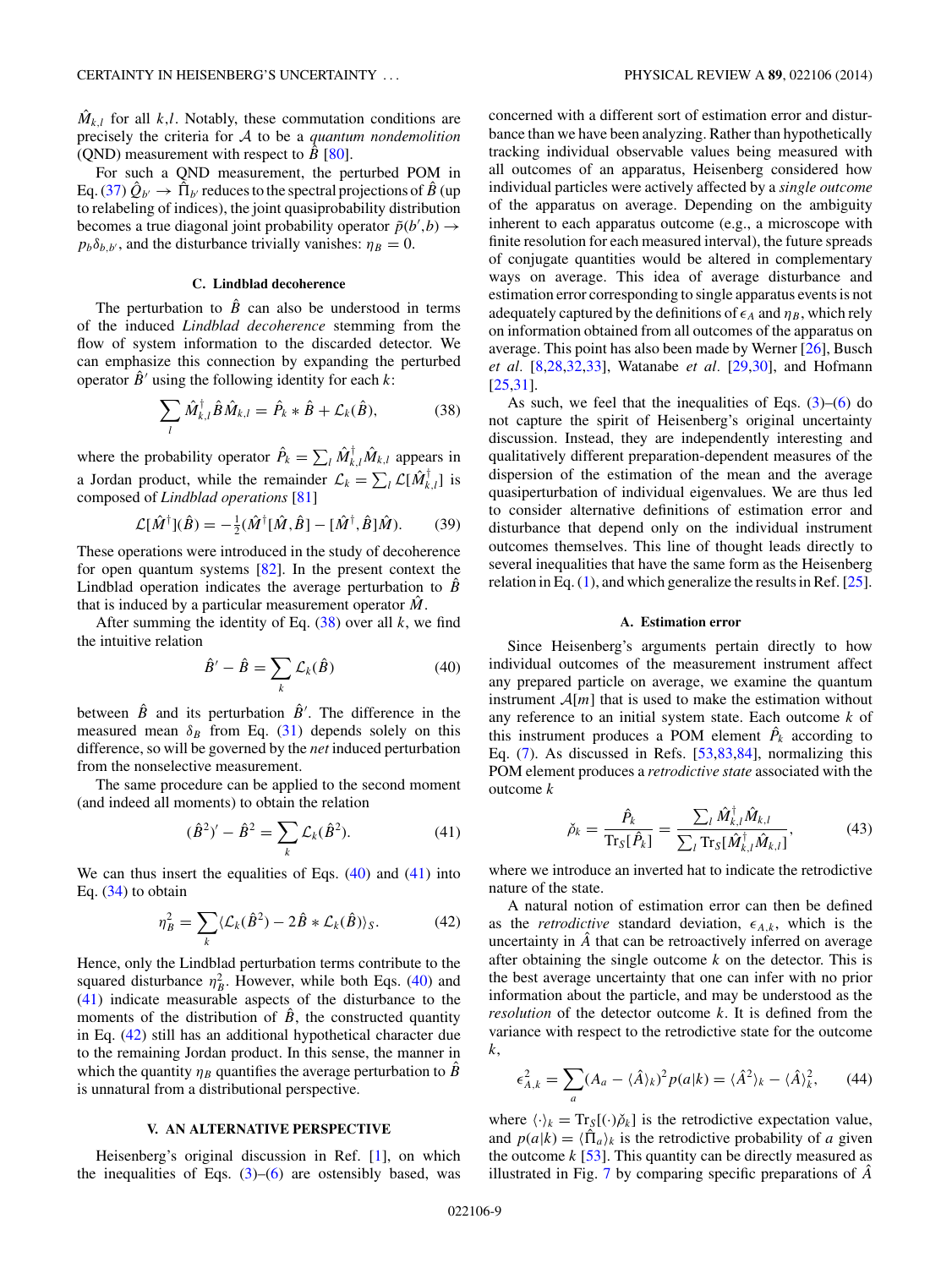<span id="page-9-0"></span>

FIG. 7. Operational procedure for determining the estimation error  $\epsilon_{A,k}$ . For every preparation  $\hat{\Pi}_a$  in the spectral basis of  $\hat{A}$  made with probability  $p(a)$ , the system is prepared in the initial state  $\hat{\Pi}_a$ and subsequently conditioned on the successful measurement of a particular outcome  $k$ , which produces the measurable probabilities  $p(k|a)$ . Applying Bayes' rule yields the retrodictive probabilities  $p(a|k) = p(k|a)p(a)/\sum_{a} p(k|a)p(a)$ . For a uniform preparation with constant  $p(a)$ , this procedure produces  $p(a|k) = \text{Tr}_{S}[\hat{\Pi}_{a} \, \check{\rho}_{k}]$ , which effectively normalizes the POM element  $\hat{P}_k$  to produce the retrodictive state  $\check{\rho}_k$  in Eq. [\(43\)](#page-8-0) that averages each possible preparation  $\hat{\Pi}_a$ . These probabilities define  $\epsilon_{A,k}$  according to Eq. [\(44\)](#page-8-0). The assumption of uniform  $p(a)$  indicates that a single independent event *k* cannot be assumed to correspond to any particular source preparation *a priori*. The resulting probabilities  $p(a|k)$  are thus the best retrodictive inference about the preparation that one can make using only information about a single isolated detector outcome *k*.

with resulting outcomes *k*. Moreover, this quantity is a property of the specific instrument outcome *k* without any reference to any particular preparation [\[85\]](#page-13-0).

As an example, consider a common qubit POM  $\hat{P}_\pm$  =  $[\hat{1} \pm \cos \theta \hat{\sigma}_3]/2$  parametrized by an angle  $\theta$ . This POM can be used to estimate the Pauli operator  $\hat{\sigma}_3$ . When  $\theta = n\pi$ with integer *n* then the POM is projective and the estimation error for each outcome should be zero. Conversely, for  $\theta =$  $(n + 1/2)\pi$  each POM element becomes the identity operator  $\hat{P}_{\pm} \rightarrow \hat{1}/2$ , so no information may be inferred about  $\hat{\sigma}_3$ ; therefore, the estimation error for each outcome should be maximal. Computing each estimation error in Eq. [\(44\)](#page-8-0) yields the constant  $\epsilon_{\sigma_3,\pm} = |\sin \theta|$ , since the outcomes are symmetric. This average error describes the resolution of each outcome and has the correct *θ* dependence. Note that there is no *a priori* fixed correspondence between the outcomes  $\pm$  of the detector and the eigenvalues of  $\hat{\sigma}_3$ . As such,  $\epsilon_{\sigma_3,\pm}$  automatically chooses the optimal correspondence that has a maximum error of 1 (as opposed to 2 if the outcomes were permitted to correspond incorrectly to the eigenvalues in the projective case).

For comparison, the dispersion  $\epsilon_{\sigma_3}$  used by Ozawa and others in Eq. [\(14\)](#page-3-0) depends not only on the entire POM, but also on the specific values  $m_{\pm}$  that are assigned to each detector outcome. Since  $\epsilon_{\sigma_3}$  depends on this choice, it does not have a value that is intrinsic to the apparatus itself. Assigning the values  $m_{\pm} = \pm 1/\cos \theta$  to the detector makes the estimation unbiased, meaning  $\sum_{\pm} m_{\pm} \hat{P}_{\pm} = \hat{\sigma}_3$ ; this is a special case of Eq.  $(27)$ . If we pick these values, then Eq.  $(25)$  immediately implies that  $\epsilon_{\sigma_3}^2 = \sec^2 \theta - \langle \hat{\sigma}_3 \rangle_S^2 \ge \sec^2 \theta - 1 = \tan^2 \theta$ . The second term is bounded by 1 and depends on the preparation state, while the first term is state agnostic and diverges as  $\theta \rightarrow$  $(n + 1/2)\pi$ . The size of this dispersion is related to the number of realizations that are required to statistically determine the mean  $\langle \hat{\sigma}_3 \rangle_S$  to an acceptable precision. However, it does not directly indicate the resolution of each apparatus outcome, in contrast to our alternative definition in Eq. [\(44\)](#page-8-0).

Returning to the retrodictive estimation error, since Eq. [\(44\)](#page-8-0) has the form of a standard deviation, the Weyl-Robertson inequality in Eq. [\(1\)](#page-0-0) immediately implies the following inequality that generalizes one also derived by Hofmann [\[25\]](#page-12-0),

$$
\epsilon_{A,k} \epsilon_{B,k} \geqslant \left| \frac{1}{2i} \langle [\hat{A}, \hat{B}] \rangle_k \right|, \tag{45}
$$

who considered outcomes with only a single measurement operator. The quantity  $\epsilon_{B,k}$  is defined identically to  $\epsilon_{A,k}$  in Eq.  $(44)$ , but with the substitution of the operator  $\hat{B}$ . The bound involves the retrodictive expectation of the commutator between the two operators.

This inequality is a form of *estimation complementarity* that holds specifically for a single outcome *k* and agrees with the standard form of the Heisenberg uncertainty inequality. It indicates that a single apparatus outcome *k* cannot simultaneously estimate the values of two incompatible observables on average beyond a certain precision limited by an uncertainty bound. As such, it corresponds to the second statement made in the introduction regarding complementarity, albeit with the important replacement of the preparation state with the retrodictive state corresponding to a specific instrument outcome *k*. Indeed, note that for the canonical variables  $\hat{x}$  and  $\hat{p}$  considered by Heisenberg, this bound correctly reduces to the state-independent quantity  $\hbar/2$ . Moreover, this inequality can also be trivially improved via the Cauchy-Schwartz form of Eq. [\(2\)](#page-0-0).

#### **B. Measurement disturbance**

To describe an operational notion of disturbance, we need to consider correlations between measurable events prior and posterior to an intermediate outcome *k*. As discussed in Ref. [\[53\]](#page-12-0), conditioning on an intermediate *k* will normalize the corresponding transformation  $A_k$  in Eq. [\(7\)](#page-3-0), which produces an *interdictive state*

$$
\tilde{\rho}_k(\cdot) = \frac{\mathcal{A}_k(\cdot)}{\text{Tr}_S[\mathcal{A}_k(\hat{1})]} = \frac{\sum_l \hat{M}_{k,l}(\cdot) \hat{M}_{k,l}^\dagger}{\sum_l \text{Tr}_S[\hat{M}_{k,l} \hat{M}_{k,l}^\dagger]}
$$
(46)

that encodes all transformation information about that single detector outcome while leaving the choice of prior and posterior measurements unspecified. This interdictive state is related to the retrodictive state for *k* according to  $\check{\rho}_k = \tilde{\rho}_k^*(\hat{1})$ . We use the tilde notation here to indicate that this exotic type of state is a *transformation* and not simply an operator.

Using the interdictive state, we can naturally define an operational notion of disturbance as a mean-squared deviation between precise preparations and postselections of an observable  $\hat{B}$  that bracket a specific outcome  $k$  of the instrument

$$
\eta_{B,k}^2 = \sum_{b,b'} (B_b - B_{b'})^2 p(b,b'|k). \tag{47}
$$

Unlike the quasiprobability distribution in Eq.  $(36)$ , the joint distribution

$$
p(b,b'|k) = \text{Tr}_{S}[\hat{\Pi}_{b'}\tilde{\rho}_{k}(\hat{\Pi}_{b})] = \frac{\sum_{l} |\langle b' | \hat{M}_{k,l} | b \rangle|^{2}}{\sum_{l} \text{Tr}_{S}[\hat{M}_{k,l}\hat{M}_{k,l}^{\dagger}]}
$$
(48)

is a true probability distribution, and directly corresponds to the experimental method illustrated in Fig. [8](#page-10-0) for determining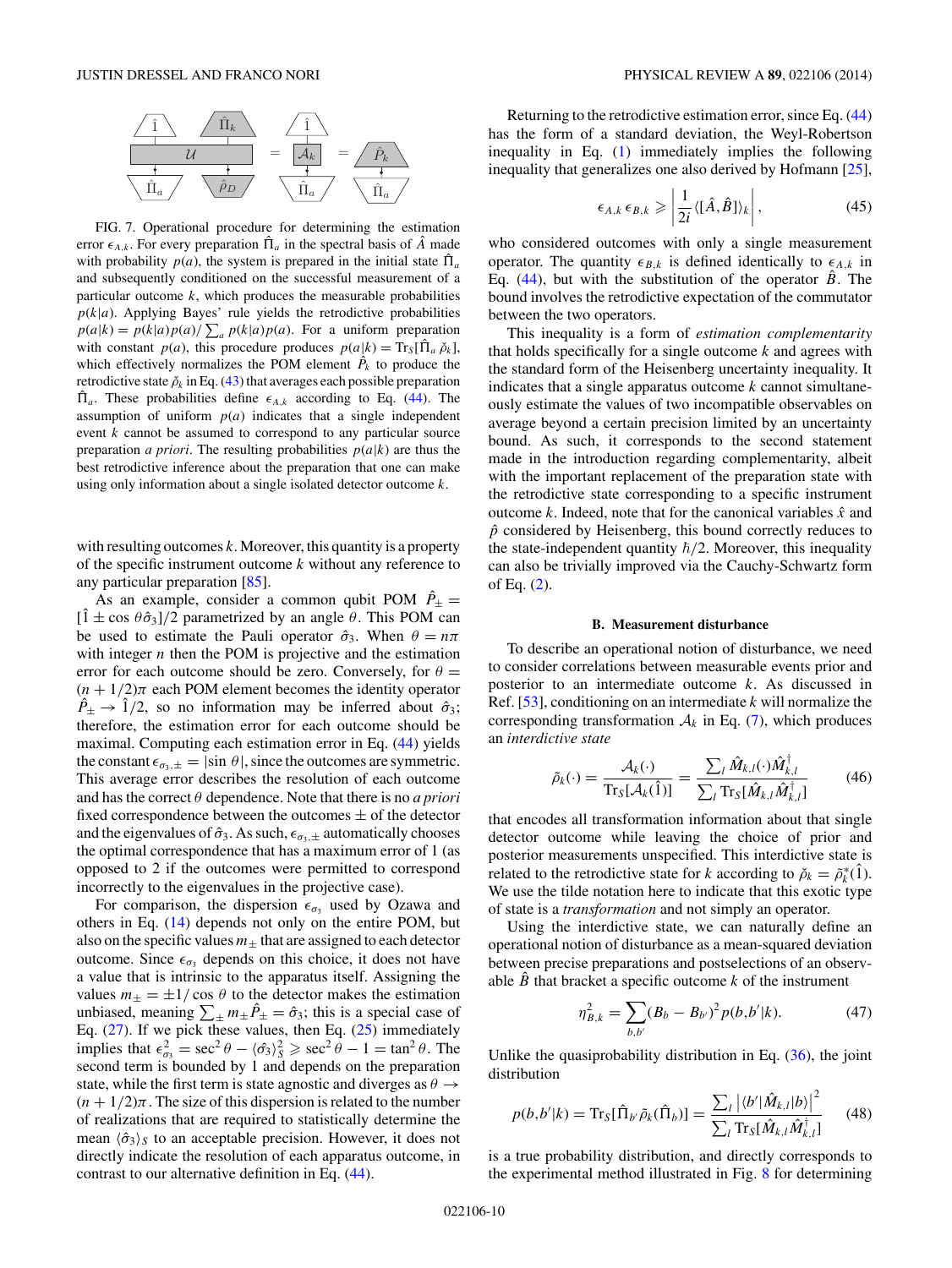<span id="page-10-0"></span>

FIG. 8. Operational procedure for determining the measurement disturbance  $\eta_{B,k}$ . For each projection  $\hat{\Pi}_b$  in the spectral basis of  $\hat{B}$ , the system in prepared in the initial state  $\hat{\Pi}_b$  with probability  $p(b)$ , the detector outcome *k* is measured, then the outcome  $\hat{\Pi}_{b'}$  is measured, producing the measurable probabilities  $p(k, b'|b)$ . Conditioning on the successful measurement of a particular intermediate outcome *k* produces the interdictive joint probabilities according to Bayes' rule  $p(b,b'|k) = p(k,b'|b)p(b)/\sum_{b,b'} p(k,b'|b)p(b)$ . When the preparation  $p(b)$  is uniform, this yields  $p(b,b'|k) = Tr_S[\hat{\Pi}_{b'} \tilde{\rho}_k(\hat{\Pi}_b)]$ , which effectively normalizes the operation  $A_k$  to produce the interdictive state operation  $\tilde{\rho}_k$  in Eq. [\(46\)](#page-9-0) that correlates each preparation  $\hat{\Pi}_b$ and postselection  $\hat{\Pi}_{b'}$ . These probabilities define  $\eta_{B,k}$  according to Eq. [\(47\)](#page-9-0). As with the procedure in Fig. [7,](#page-9-0) the assumption of uniform *p*(*b*) indicates the lack of *a priori* bias that can be inferred by a single isolated outcome *k*.

how each outcome *k* disturbs definite preparations of  $\hat{B}$  on average. This definition of disturbance produces an intrinsic property of the instrument that depends only on the outcome *k* and the chosen observable  $\hat{B}$ .

Upon insertion of the Lindblad identity of Eq. [\(38\)](#page-8-0), we can rewrite Eq. [\(47\)](#page-9-0) as

$$
\eta_{B,k}^2 = \sum_{b,b'} (B_b - B_{b'})^2 \frac{\langle b | \mathcal{L}_k(\hat{\Pi}_{b'}) | b \rangle}{\sum_l \text{Tr}_S[\hat{M}_{k,l} \hat{M}_{k,l}^\dagger]}.
$$
(49)

This form demonstrates that only the Lindblad perturbation  $\mathcal{L}_k = \sum_l \mathcal{L}[\hat{M}_{k,l}^{\dagger}]$  corresponding to the outcome *k* will contribute to the mean-squared deviation  $\tilde{\eta}_{B,k}^2$  in a natural way, in contrast to Eq. [\(42\)](#page-8-0).

Our definition of disturbance in terms of an interdictive state reproduces and generalizes the one used in Ref. [\[25\]](#page-12-0) for an outcome with a single measurement operator. Hence, we can similarly define a restricted disturbance for each posterior *b* ,

$$
\eta_{B,k,b'}^2 = \sum_b (B_b - B_{b'})^2 p(b|k,b')
$$
  
=  $\epsilon_{B,k,b'}^2 + (B_{b'} - \langle \hat{B} \rangle_{k,b'})^2$ , (50)

where  $\langle \hat{B} \rangle_{k,b'} = \text{Tr}_{S}[\check{\rho}_{k,b'}\hat{B}]$  is the retrodictive mean under the state  $\tilde{\rho}_{k,b'} = \tilde{\rho}_k^*(\hat{\Pi}_{b'})/p(b'|k)$  conditioned on both *k* and *b'*. For each  $b'$  we then obtain the generalization to the second Hofmann inequality

$$
\epsilon_{A,k,b'} \eta_{B,k,b'} \geq \epsilon_{A,k,b'} \epsilon_{B,k,b'}, \tag{51}
$$

which, combined with Eq. [\(45\)](#page-9-0), produces an estimationdisturbance inequality *for each outcome pair* (*k,b* ) that agrees with the standard form of the Heisenberg uncertainty relation.

Formally averaging Eq.  $(51)$  over every *b'* with the probability distribution  $p(b'|k) = Tr_S[\tilde{\rho}_k^*(\hat{\Pi}_{b'})]$  of obtaining *b* given *k* produces the generalization of the third Hofmann

inequality [\[25\]](#page-12-0)

$$
\epsilon_{A,k} \eta_{B,k} \geqslant \left| \frac{1}{2i} \langle [\hat{A}, \hat{B}] \rangle_k \right| \tag{52}
$$

that involves the full disturbance in Eq. [\(47\)](#page-9-0) and the retrodictive state for  $k$  in a similar manner to the inequality of Eq.  $(45)$ . The averaging step is a formal technique to derive the form of Eq. (52), which holds generally. Moreover, just as with Eq.  $(45)$ , the inequality of Eq.  $(52)$  may be further improved to match the form of Eq. [\(2\)](#page-0-0) if desired.

The inequality of Eq.  $(52)$  corresponds to the third statement made in the introduction associated with the Heisenberg uncertainty relation that pertains to the error-disturbance trade-off intrinsic to a specific measurement outcome *k*. As with the complementarity inequality, substituting the canonical operators  $\hat{x}$  and  $\hat{p}$  considered by Heisenberg produces the traditional state-independent bound of  $\hbar/2$ .

#### **C. Discussion**

To obtain results that are inconsistent with the inequalities of Eqs. [\(45\)](#page-9-0) and (52), an experimenter must already know additional information about the initial state and combine that prior information with the new information obtained from the measurement. This requirement of possessing information from multiple points in time has been recently emphasized by Rozema *et al.* [\[86\]](#page-13-0), who defend the inequalities of Eqs. [\(3\)](#page-1-0)–[\(6\)](#page-1-0) as explicitly including the complete information about the initial state. Such information is typically obtained from performing state tomography over an ensemble of different measurements made in separate experiments using the same preparation procedure. This sort of estimation using general priors from multiple points in time necessarily applies to ensembles of measurements made by the detector, as we emphasized in the first half of this paper.

Heisenberg, however, was concerned with what one could infer on average from a single event of a detector at a local point in time, which is a qualitatively different scenario. Indeed, according to Heisenberg [\[3,](#page-11-0) p. 20], his principle

"*...*states that every subsequent observation of the position will alter the momentum by an unknowable and undeterminable amount such that *after* carrying out the experiment *our knowledge* of the electronic motion is restricted by the uncertainty relation." (emphasis added)

Indeed, any postmeasurement predictive state automatically satisfies the inequality [\(1\)](#page-0-0) concerning the intrinsic spreads of future measurements. He goes on to clarify that  $[3, p. 20]$  $[3, p. 20]$ 

"*...*the uncertainty relation does not refer to the past; if the velocity of the electron is at first known and the position then exactly measured, the position for times previous to the measurement may be calculated. Then for these past times  $\Delta p \Delta q$  is smaller than the usual limiting value, but this knowledge of the past is of a *purely speculative character*, since it can never *...*be subjected to experimental verification. It is a matter of personal belief whether such a calculation concerning the past history of the electron can be ascribed any physical reality or not." (emphasis added)

Evidently, Heisenberg thinks it is inappropriate to make an inference by combining the average knowledge about potential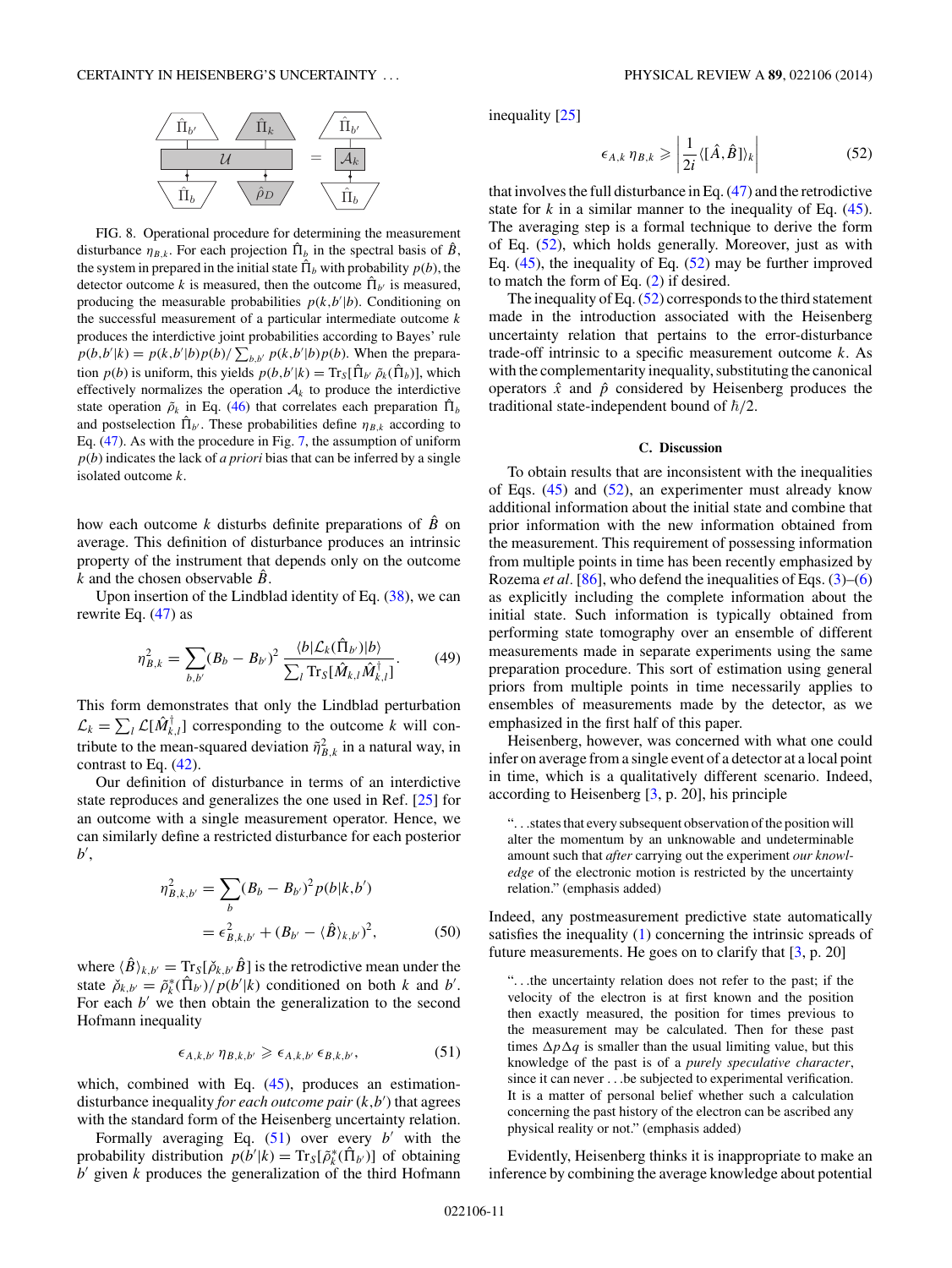<span id="page-11-0"></span>events at a prior point in time (i.e., the initial state) with detector events at a later point in time. That combined knowledge can only be of a "purely speculative character," and thus lead to *counterfactual* characterizations of individual particle event chains, as we have pointed out with the definitions of error and disturbance used in the inequalities of Eqs.  $(3)$ – $(6)$ . This observation does not imply that these speculations about ensembles of past-particle histories are not interesting or important in their own right (e.g., [\[87\]](#page-13-0)), but it does challenge their interpretation as simple corrections to the uncertainty principle of Heisenberg.

Using only information that pertains to a single detector event at a particular time, on the other hand, does satisfy the spirit of Heisenberg's discussion of uncertainty. As we have shown, making this restriction immediately produces the inequalities Eqs.  $(45)$  and  $(52)$  for that isolated detector outcome, which complement the traditional Weyl-Robertson inequality in Eq. [\(1\)](#page-0-0). Together, these inequalities correspond to all three interpretations of Heisenberg's uncertainty principle outlined in the Introduction, as it applies to each outcome of a detecting apparatus. We also emphasize that other apparatusintrinsic definitions of error and disturbance produce similar results [\[29,30,32,33\]](#page-12-0), though we do not explore them here.

## **VI. CONCLUSION**

In this work we have revisited the formal operator definitions of the mean-squared estimation error  $\epsilon^2$  and disturbance  $\eta^2$  used in recent inequalities derived by Ozawa and others that ostensibly generalize the Heisenberg uncertainty relation. These important inequalities have recently been tested in *tour de force* experiments. Nevertheless, by analyzing the formal definitions in the system space, we have shown that they have unsatisfactory features that seem to deviate from the original discussion of Heisenberg.

Underlying the interpretation of the definitions of  $\epsilon$  and *η* as mean-squared deviations is the hidden assumption that observables have definite but unknown value assignments even when they are not measured. This assumption is inconsistent with the Bell-Kochen-Specker-Spekkens contextuality theorems. The nonpositivity of the quasiprobability distributions required to average the deviations indicates the questionable nature of the hidden assumption. Moreover, these definitions pertain to inferences made from all outcomes of an apparatus on average, whereas Heisenberg considered what could be inferred from a single apparatus outcome on average.

For unbiased estimations, we clarified that the quantity  $\epsilon$ can be given a concrete interpretation as the dispersion in the estimation of the mean. Furthermore, we demonstrated how this quantity (and every observable moment) can be directly determined with the same experimental data used to estimate the mean, even when using nonprojective measurements. As such,  $\epsilon$  does not quantify an estimation error for the full observable distribution; thus, its interpretation as an estimation error rests squarely upon its questionable decomposition into an average error of the individual measurement realizations themselves.

To reconnect with Heisenberg's original discussion, we considered alternative definitions of the estimation error and disturbance that focus on what one can infer on average from a *single outcome* of an experimental apparatus. By making the definition preparation agnostic, these alternative definitions describe properties intrinsic to the apparatus outcome itself. The estimation error  $\epsilon_k$  of a detector outcome *k* indicates its intrinsic *resolution*, and has the form of a standard deviation with respect to the *retrodictive state* of the outcome. This definition produces a complementarity inequality for each *k*. These inequalities have the traditional form of the uncertainty relation, but substitute the retrodictive states for particular outcomes in place of the preparation state.

The analogous operational definition of disturbance  $\eta_k$  for the outcome *k* has the form of a root-mean-squared deviation between prior and posterior measurements conditioned on the intermediate outcome *k*. This correlation can be written in terms of the recently introduced *interdictive state* for the outcome. This definition produces an error-disturbance inequality for each outcome *k*. These inequalities also have the traditional form of the uncertainty relation, albeit with a similar substitution of the retrodictive states of each outcome.

Therefore, the traditional Heisenberg uncertainty relation has been vindicated for single apparatus outcomes, even when applied to complementarity and error-disturbance arguments.

#### **ACKNOWLEDGMENTS**

J.D. would like to thank Curtis J. Broadbent, Adam Miranowicz, Abraham G. Kofman, Mark J. Everitt, and Eyob A. Sete for stimulating and enlightening discussions. This work was partially supported by the ARO, RIKEN iTHES Project, MURI Center for Dynamic Magneto-Optics, JSPS-RFBR Contract No. 12-02-92100, Grant-in-Aid for Scientific Research (S), MEXT Kakenhi on Quantum Cybernetics, and the JSPS via its FIRST program.

- [1] W. Heisenberg, [Z. Phys.](http://dx.doi.org/10.1007/BF01397280) **[43](http://dx.doi.org/10.1007/BF01397280)**, [172](http://dx.doi.org/10.1007/BF01397280) [\(1927\)](http://dx.doi.org/10.1007/BF01397280).
- [2] E. H. Kennard, [Z. Phys.](http://dx.doi.org/10.1007/BF01391200) **[44](http://dx.doi.org/10.1007/BF01391200)**, [326](http://dx.doi.org/10.1007/BF01391200) [\(1927\)](http://dx.doi.org/10.1007/BF01391200).
- [3] W. Heisenberg, *The Physical Principles of the Quantum Theory* (University of Chicago Press, Chicago, 1930) (reprinted by Dover, New York, 1949, 1967).
- [4] H. Weyl, *Gruppentheorie Und Quantenmechanik* (Hirzel, Leipzig, 1928); Hermann Weyl, *The Theory of Groups and Quantum Mechanics* (Dover, New York, 1950).
- [5] H. P. Robertson, [Phys. Rev.](http://dx.doi.org/10.1103/PhysRev.34.163) **[34](http://dx.doi.org/10.1103/PhysRev.34.163)**, [163](http://dx.doi.org/10.1103/PhysRev.34.163) [\(1929\)](http://dx.doi.org/10.1103/PhysRev.34.163).
- [6] E. Schrödinger, Sitzungsber. Preuß. Akad. Wiss. Berlin (Math. Phys.) **19**, 296 (1930), [arXiv:quant-ph/9903100.](http://arxiv.org/abs/arXiv:quant-ph/9903100)
- [7] P. Jordan, J. v. Neumann, and E. Wigner, [Ann. Math.](http://dx.doi.org/10.2307/1968117) **[35](http://dx.doi.org/10.2307/1968117)**, [29](http://dx.doi.org/10.2307/1968117) [\(1934\)](http://dx.doi.org/10.2307/1968117).
- [8] P. Busch, T. Heinonen, and P. Lahti, [Phys. Rep.](http://dx.doi.org/10.1016/j.physrep.2007.05.006) **[452](http://dx.doi.org/10.1016/j.physrep.2007.05.006)**, [155](http://dx.doi.org/10.1016/j.physrep.2007.05.006) [\(2007\)](http://dx.doi.org/10.1016/j.physrep.2007.05.006).
- [9] E. Arthurs and J. J. L. Kelly, [Bell Syst. Tech. J.](http://dx.doi.org/10.1002/j.1538-7305.1965.tb01684.x) **[44](http://dx.doi.org/10.1002/j.1538-7305.1965.tb01684.x)**, [725](http://dx.doi.org/10.1002/j.1538-7305.1965.tb01684.x) [\(1965\)](http://dx.doi.org/10.1002/j.1538-7305.1965.tb01684.x).
- [10] M. Ozawa, [Phys. Rev. Lett.](http://dx.doi.org/10.1103/PhysRevLett.60.385) **[60](http://dx.doi.org/10.1103/PhysRevLett.60.385)**, [385](http://dx.doi.org/10.1103/PhysRevLett.60.385) [\(1988\)](http://dx.doi.org/10.1103/PhysRevLett.60.385).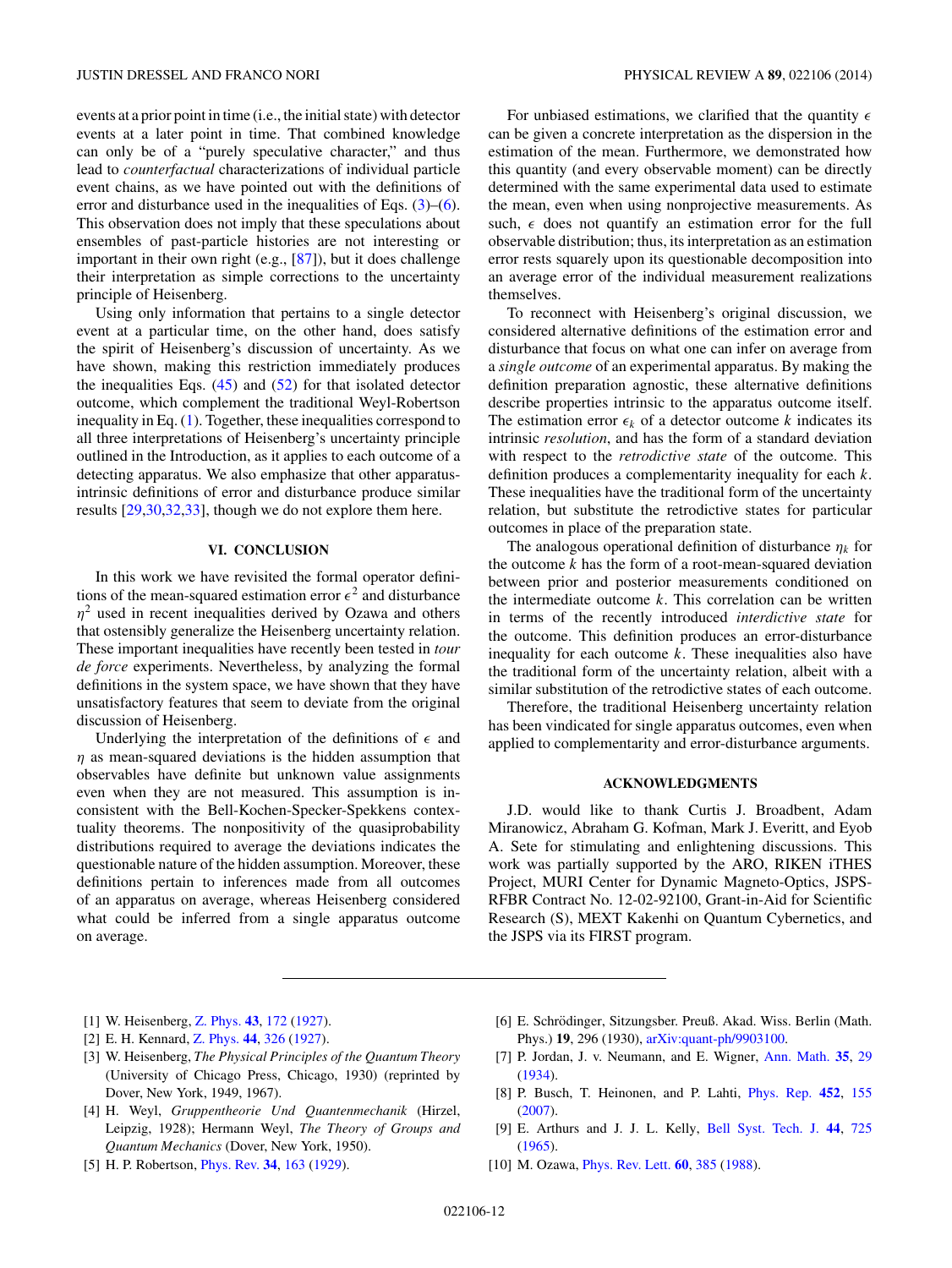## <span id="page-12-0"></span>CERTAINTY IN HEISENBERG'S UNCERTAINTY . . . PHYSICAL REVIEW A **89**, 022106 (2014)

- [11] M. Ozawa, [arXiv:1308.3540.](http://arxiv.org/abs/arXiv:1308.3540)
- [12] E. Arthurs and M. S. Goodman, [Phys. Rev. Lett.](http://dx.doi.org/10.1103/PhysRevLett.60.2447) **[60](http://dx.doi.org/10.1103/PhysRevLett.60.2447)**, [2447](http://dx.doi.org/10.1103/PhysRevLett.60.2447) [\(1988\)](http://dx.doi.org/10.1103/PhysRevLett.60.2447).
- [13] H. Martens and W. M. Muynck, [Found. Phys.](http://dx.doi.org/10.1007/BF00731693) **[20](http://dx.doi.org/10.1007/BF00731693)**, [255](http://dx.doi.org/10.1007/BF00731693) [\(1990\)](http://dx.doi.org/10.1007/BF00731693).
- [14] S. Ishikawa, [Rep. Math. Phys.](http://dx.doi.org/10.1016/0034-4877(91)90046-P) **[29](http://dx.doi.org/10.1016/0034-4877(91)90046-P)**, [257](http://dx.doi.org/10.1016/0034-4877(91)90046-P) [\(1991\)](http://dx.doi.org/10.1016/0034-4877(91)90046-P).
- [15] V. Braginski and F. Khalili, *Quantum Measurement* (Cambridge University Press, Cambridge, 1992).
- [16] G. Jaeger, A. Shimony, and L. Vaidman, [Phys. Rev. A](http://dx.doi.org/10.1103/PhysRevA.51.54) **[51](http://dx.doi.org/10.1103/PhysRevA.51.54)**, [54](http://dx.doi.org/10.1103/PhysRevA.51.54) [\(1995\)](http://dx.doi.org/10.1103/PhysRevA.51.54).
- [17] D. M. Appleby, [Int. J. Theor. Phys.](http://dx.doi.org/10.1023/A:1026659601439) **[37](http://dx.doi.org/10.1023/A:1026659601439)**, [1491](http://dx.doi.org/10.1023/A:1026659601439) [\(1998\)](http://dx.doi.org/10.1023/A:1026659601439).
- [18] D. M. Appleby, [Int. J. Theor. Phys.](http://dx.doi.org/10.1023/A:1026616419979) **[37](http://dx.doi.org/10.1023/A:1026616419979)**, [2557](http://dx.doi.org/10.1023/A:1026616419979) [\(1998\)](http://dx.doi.org/10.1023/A:1026616419979).
- [19] W. M. De Muynck, [Found. Phys.](http://dx.doi.org/10.1023/A:1003640932686) **[30](http://dx.doi.org/10.1023/A:1003640932686)**, [205](http://dx.doi.org/10.1023/A:1003640932686) [\(2000\)](http://dx.doi.org/10.1023/A:1003640932686).
- [20] A. Trifonov, G. Björk, and J. Söderholm, *[Phys. Rev. Lett.](http://dx.doi.org/10.1103/PhysRevLett.86.4423)* **[86](http://dx.doi.org/10.1103/PhysRevLett.86.4423)**, [4423](http://dx.doi.org/10.1103/PhysRevLett.86.4423) [\(2001\)](http://dx.doi.org/10.1103/PhysRevLett.86.4423).
- [21] M. Ozawa, [Phys. Rev. A](http://dx.doi.org/10.1103/PhysRevA.67.042105) **[67](http://dx.doi.org/10.1103/PhysRevA.67.042105)**, [042105](http://dx.doi.org/10.1103/PhysRevA.67.042105) [\(2003\)](http://dx.doi.org/10.1103/PhysRevA.67.042105).
- [22] M. J. W. Hall, [Phys. Rev. A](http://dx.doi.org/10.1103/PhysRevA.69.052113) **[69](http://dx.doi.org/10.1103/PhysRevA.69.052113)**, [052113](http://dx.doi.org/10.1103/PhysRevA.69.052113) [\(2004\)](http://dx.doi.org/10.1103/PhysRevA.69.052113).
- [23] M. Ozawa, [Phys. Lett. A](http://dx.doi.org/10.1016/j.physleta.2003.12.001) **[320](http://dx.doi.org/10.1016/j.physleta.2003.12.001)**, [367](http://dx.doi.org/10.1016/j.physleta.2003.12.001) [\(2004\)](http://dx.doi.org/10.1016/j.physleta.2003.12.001).
- [24] Notably, Hall's result uses the standard deviations of optimal estimations rather than the intrinsic preparation deviations  $\sigma_A$ and  $\sigma_B$ , so is in fact a stronger inequality than the one derived by Ozawa.
- [25] H. F. Hofmann, [Phys. Rev. A](http://dx.doi.org/10.1103/PhysRevA.67.022106) **[67](http://dx.doi.org/10.1103/PhysRevA.67.022106)**, [022106](http://dx.doi.org/10.1103/PhysRevA.67.022106) [\(2003\)](http://dx.doi.org/10.1103/PhysRevA.67.022106).
- [26] R. F. Werner, Quantum Inf. Comput. **4**, 546 (2004).
- [27] K. Koshino and A. Shimizu, [Phys. Rep.](http://dx.doi.org/10.1016/j.physrep.2005.03.001) **[412](http://dx.doi.org/10.1016/j.physrep.2005.03.001)**, [191](http://dx.doi.org/10.1016/j.physrep.2005.03.001) [\(2005\)](http://dx.doi.org/10.1016/j.physrep.2005.03.001).
- [28] P. Busch and D. B. Pearson, [J. Math. Phys.](http://dx.doi.org/10.1063/1.2759831) **[48](http://dx.doi.org/10.1063/1.2759831)**, [082103](http://dx.doi.org/10.1063/1.2759831) [\(2007\)](http://dx.doi.org/10.1063/1.2759831).
- [29] Yu Watanabe, T. Sagawa, and M. Ueda, [Phys. Rev. A](http://dx.doi.org/10.1103/PhysRevA.84.042121) **[84](http://dx.doi.org/10.1103/PhysRevA.84.042121)**, [042121](http://dx.doi.org/10.1103/PhysRevA.84.042121) [\(2011\)](http://dx.doi.org/10.1103/PhysRevA.84.042121).
- [30] Yu Watanabe and M. Ueda,  $arXiv:1106.2526$ .
- [31] H. F. Hofmann, [arXiv:1205.0073.](http://arxiv.org/abs/arXiv:1205.0073)
- [32] P. Busch, P. Lahti, and R. F. Werner, [Phys. Rev. Lett.](http://dx.doi.org/10.1103/PhysRevLett.111.160405) **[111](http://dx.doi.org/10.1103/PhysRevLett.111.160405)**, [160405](http://dx.doi.org/10.1103/PhysRevLett.111.160405) [\(2013\)](http://dx.doi.org/10.1103/PhysRevLett.111.160405).
- [33] P. Busch, P. Lahti, and R. F. Werner, [arXiv:1312.4393.](http://arxiv.org/abs/arXiv:1312.4393)
- [34] M. Ozawa, [Ann. Phys.](http://dx.doi.org/10.1016/j.aop.2003.12.012) **[311](http://dx.doi.org/10.1016/j.aop.2003.12.012)**, [350](http://dx.doi.org/10.1016/j.aop.2003.12.012) [\(2004\)](http://dx.doi.org/10.1016/j.aop.2003.12.012).
- [35] J. Erhart, S. Sponar, G. Sulyok, G. Badurek, M. Ozawa, and Y. Hasegawa, [Nat. Phys.](http://dx.doi.org/10.1038/nphys2194) **[8](http://dx.doi.org/10.1038/nphys2194)**, [185](http://dx.doi.org/10.1038/nphys2194) [\(2012\)](http://dx.doi.org/10.1038/nphys2194).
- [36] G. Sulyok, S. Sponar, J. Erhart, G. Badurek, M. Ozawa, and Y. Hasegawa, [Phys. Rev. A](http://dx.doi.org/10.1103/PhysRevA.88.022110) **[88](http://dx.doi.org/10.1103/PhysRevA.88.022110)**, [022110](http://dx.doi.org/10.1103/PhysRevA.88.022110) [\(2013\)](http://dx.doi.org/10.1103/PhysRevA.88.022110).
- [37] [So-Young Baek, F. Kaneda, M. Ozawa, and K. Edamatsu,](http://dx.doi.org/10.1038/srep02221) Sci. Rep. **[3](http://dx.doi.org/10.1038/srep02221)**, [2221](http://dx.doi.org/10.1038/srep02221) [\(2013\)](http://dx.doi.org/10.1038/srep02221).
- [38] A. P. Lund and H. M. Wiseman, [New J. Phys.](http://dx.doi.org/10.1088/1367-2630/12/9/093011) **[12](http://dx.doi.org/10.1088/1367-2630/12/9/093011)**, [093011](http://dx.doi.org/10.1088/1367-2630/12/9/093011) [\(2010\)](http://dx.doi.org/10.1088/1367-2630/12/9/093011).
- [39] Y. P. Terletsky, Zh. Eksp. Teor. Fiz. **7**, 1290 (1937).
- [40] H. Margenau and R. N. Hill, [Prog. Theor. Phys.](http://dx.doi.org/10.1143/PTP.26.722) **[26](http://dx.doi.org/10.1143/PTP.26.722)**, [722](http://dx.doi.org/10.1143/PTP.26.722) [\(1961\)](http://dx.doi.org/10.1143/PTP.26.722).
- [41] L. M. Johansen, [Phys. Lett. A](http://dx.doi.org/10.1016/j.physleta.2004.07.003) **[329](http://dx.doi.org/10.1016/j.physleta.2004.07.003)**, [184](http://dx.doi.org/10.1016/j.physleta.2004.07.003) [\(2004\)](http://dx.doi.org/10.1016/j.physleta.2004.07.003).
- [42] Y. Aharonov, D. Z. Albert, and L. Vaidman, [Phys. Rev. Lett.](http://dx.doi.org/10.1103/PhysRevLett.60.1351) **[60](http://dx.doi.org/10.1103/PhysRevLett.60.1351)**, [1351](http://dx.doi.org/10.1103/PhysRevLett.60.1351) [\(1988\)](http://dx.doi.org/10.1103/PhysRevLett.60.1351).
- [43] [I. M. Duck, P. M. Stevenson, and E. C. G. Sudarshan,](http://dx.doi.org/10.1103/PhysRevD.40.2112) *Phys. Rev.* D **[40](http://dx.doi.org/10.1103/PhysRevD.40.2112)**, [2112](http://dx.doi.org/10.1103/PhysRevD.40.2112) [\(1989\)](http://dx.doi.org/10.1103/PhysRevD.40.2112).
- [44] J. Dressel, S. Agarwal, and A. N. Jordan, [Phys. Rev. Lett.](http://dx.doi.org/10.1103/PhysRevLett.104.240401) **[104](http://dx.doi.org/10.1103/PhysRevLett.104.240401)**, [240401](http://dx.doi.org/10.1103/PhysRevLett.104.240401) [\(2010\)](http://dx.doi.org/10.1103/PhysRevLett.104.240401).
- [45] L. A. Rozema, A. Darabi, D. H. Mahler, A. Hayat, Y. Soudagar, and A. M. Steinberg, [Phys. Rev. Lett.](http://dx.doi.org/10.1103/PhysRevLett.109.100404) **[109](http://dx.doi.org/10.1103/PhysRevLett.109.100404)**, [100404](http://dx.doi.org/10.1103/PhysRevLett.109.100404) [\(2012\)](http://dx.doi.org/10.1103/PhysRevLett.109.100404).
- [46] F. Kaneda, So-Young Baek, M. Ozawa, and K. Edamatsu, [arXiv:1308.5868.](http://arxiv.org/abs/arXiv:1308.5868)
- [47] M. M. Weston, M. J. W. Hall, M. S. Palsson, H. M. Wiseman, and G. J. Pryde, [Phys. Rev. Lett.](http://dx.doi.org/10.1103/PhysRevLett.110.220402) **[110](http://dx.doi.org/10.1103/PhysRevLett.110.220402)**, [220402](http://dx.doi.org/10.1103/PhysRevLett.110.220402) [\(2013\)](http://dx.doi.org/10.1103/PhysRevLett.110.220402).
- [48] C. Branciard, [Proc. Natl. Acad. Sci. USA](http://dx.doi.org/10.1073/pnas.1219331110) **[110](http://dx.doi.org/10.1073/pnas.1219331110)**, [6742](http://dx.doi.org/10.1073/pnas.1219331110) [\(2013\)](http://dx.doi.org/10.1073/pnas.1219331110).
- [49] C. Branciard, [arXiv:1312.1857.](http://arxiv.org/abs/arXiv:1312.1857)

- [50] E. B. Davies and J. T. Lewis, [Commun. Math. Phys.](http://dx.doi.org/10.1007/BF01647093) **[17](http://dx.doi.org/10.1007/BF01647093)**, [239](http://dx.doi.org/10.1007/BF01647093) [\(1970\)](http://dx.doi.org/10.1007/BF01647093).
- [51] M. Ozawa, [J. Math. Phys.](http://dx.doi.org/10.1063/1.526000) **[25](http://dx.doi.org/10.1063/1.526000)**, [79](http://dx.doi.org/10.1063/1.526000) [\(1984\)](http://dx.doi.org/10.1063/1.526000).
- [52] J. Dressel and A. N. Jordan, [Phys. Rev. A](http://dx.doi.org/10.1103/PhysRevA.85.022123) **[85](http://dx.doi.org/10.1103/PhysRevA.85.022123)**, [022123](http://dx.doi.org/10.1103/PhysRevA.85.022123) [\(2012\)](http://dx.doi.org/10.1103/PhysRevA.85.022123).
- [53] J. Dressel and A. N. Jordan, [Phys. Rev. A](http://dx.doi.org/10.1103/PhysRevA.88.022107) **[88](http://dx.doi.org/10.1103/PhysRevA.88.022107)**, [022107](http://dx.doi.org/10.1103/PhysRevA.88.022107) [\(2013\)](http://dx.doi.org/10.1103/PhysRevA.88.022107).
- [54] J. S. Bell, Physics **1**, 195 (1964).
- [55] J. S. Bell, [Rev. Mod. Phys.](http://dx.doi.org/10.1103/RevModPhys.38.447) **[38](http://dx.doi.org/10.1103/RevModPhys.38.447)**, [447](http://dx.doi.org/10.1103/RevModPhys.38.447) [\(1966\)](http://dx.doi.org/10.1103/RevModPhys.38.447).
- [56] S. Kochen and E. P. Specker, J. Math. Mech. **17**, 59 (1967).
- [57] R. W. Spekkens, [Phys. Rev. A](http://dx.doi.org/10.1103/PhysRevA.71.052108) **[71](http://dx.doi.org/10.1103/PhysRevA.71.052108)**, [052108](http://dx.doi.org/10.1103/PhysRevA.71.052108) [\(2005\)](http://dx.doi.org/10.1103/PhysRevA.71.052108).
- [58] R. W. Spekkens, [Phys. Rev. Lett.](http://dx.doi.org/10.1103/PhysRevLett.101.020401) **[101](http://dx.doi.org/10.1103/PhysRevLett.101.020401)**, [020401](http://dx.doi.org/10.1103/PhysRevLett.101.020401) [\(2008\)](http://dx.doi.org/10.1103/PhysRevLett.101.020401).
- [59] M. Ozawa, [Phys. Lett. A](http://dx.doi.org/10.1016/j.physleta.2004.12.003) **[335](http://dx.doi.org/10.1016/j.physleta.2004.12.003)**, [11](http://dx.doi.org/10.1016/j.physleta.2004.12.003) [\(2005\)](http://dx.doi.org/10.1016/j.physleta.2004.12.003).
- [60] The detector must be initially uncorrelated so it can be independently prepared for each trial and subsequently coupled to different system states.
- [61] M. Ozawa, [J. Opt. B](http://dx.doi.org/10.1088/1464-4266/7/12/033) **[7](http://dx.doi.org/10.1088/1464-4266/7/12/033)**, [S672](http://dx.doi.org/10.1088/1464-4266/7/12/033) [\(2005\)](http://dx.doi.org/10.1088/1464-4266/7/12/033).
- [62] A POM also has the common name of positive-operator-valued measure.
- [63] P. A. M. Dirac, [Rev. Mod. Phys.](http://dx.doi.org/10.1103/RevModPhys.17.195) **[17](http://dx.doi.org/10.1103/RevModPhys.17.195)**, [195](http://dx.doi.org/10.1103/RevModPhys.17.195) [\(1945\)](http://dx.doi.org/10.1103/RevModPhys.17.195).
- [64] S. Chaturvedi, E. Ercolessi, G. Marmo, G. Morandi, N. Mukunda, and R. Simon, [J. Phys. A: Math. Gen.](http://dx.doi.org/10.1088/0305-4470/39/6/014) **[39](http://dx.doi.org/10.1088/0305-4470/39/6/014)**, [1405](http://dx.doi.org/10.1088/0305-4470/39/6/014) [\(2006\)](http://dx.doi.org/10.1088/0305-4470/39/6/014).
- [65] J. S. Lundeen and C. Bamber, [Phys. Rev. Lett.](http://dx.doi.org/10.1103/PhysRevLett.108.070402) **[108](http://dx.doi.org/10.1103/PhysRevLett.108.070402)**, [070402](http://dx.doi.org/10.1103/PhysRevLett.108.070402) [\(2012\)](http://dx.doi.org/10.1103/PhysRevLett.108.070402).
- [66] C. Mehta, [J. Math. Phys.](http://dx.doi.org/10.1063/1.1704163) **[5](http://dx.doi.org/10.1063/1.1704163)**, [677](http://dx.doi.org/10.1063/1.1704163) [\(1964\)](http://dx.doi.org/10.1063/1.1704163).
- [67] This expansion generalizes the one used in Ref. [38], which assumes  $\hat{M}[m]$  must share the same spectrum with  $\hat{A}$ .
- [68] H. M. Wiseman, [Phys. Rev. A](http://dx.doi.org/10.1103/PhysRevA.65.032111) **[65](http://dx.doi.org/10.1103/PhysRevA.65.032111)**, [032111](http://dx.doi.org/10.1103/PhysRevA.65.032111) [\(2002\)](http://dx.doi.org/10.1103/PhysRevA.65.032111).
- [69] J. Dressel and A. N. Jordan, [Phys. Rev. A](http://dx.doi.org/10.1103/PhysRevA.85.012107) **[85](http://dx.doi.org/10.1103/PhysRevA.85.012107)**, [012107](http://dx.doi.org/10.1103/PhysRevA.85.012107) [\(2012\)](http://dx.doi.org/10.1103/PhysRevA.85.012107).
- [70] J. Dressel and A. N. Jordan, [Phys. Rev. Lett.](http://dx.doi.org/10.1103/PhysRevLett.109.230402) **[109](http://dx.doi.org/10.1103/PhysRevLett.109.230402)**, [230402](http://dx.doi.org/10.1103/PhysRevLett.109.230402) [\(2012\)](http://dx.doi.org/10.1103/PhysRevLett.109.230402).
- [71] A. G. Kofman, S. Ashhab, and F. Nori, [Phys. Rep.](http://dx.doi.org/10.1016/j.physrep.2012.07.001) **[520](http://dx.doi.org/10.1016/j.physrep.2012.07.001)**, [43](http://dx.doi.org/10.1016/j.physrep.2012.07.001) [\(2012\)](http://dx.doi.org/10.1016/j.physrep.2012.07.001).
- [72] J. Dressel, M. Malik, F. M. Miatto, A. N. Jordan, and R. W. Boyd, [arXiv:1305.7154.](http://arxiv.org/abs/arXiv:1305.7154)
- [73] G. J. Pryde, J. L. O'Brien, A. G. White, T. C. Ralph, and H. M. Wiseman, [Phys. Rev. Lett.](http://dx.doi.org/10.1103/PhysRevLett.94.220405) **[94](http://dx.doi.org/10.1103/PhysRevLett.94.220405)**, [220405](http://dx.doi.org/10.1103/PhysRevLett.94.220405) [\(2005\)](http://dx.doi.org/10.1103/PhysRevLett.94.220405).
- [74] [J. Dressel, C. J. Broadbent, J. C. Howell, and A. N. Jordan,](http://dx.doi.org/10.1103/PhysRevLett.106.040402) *Phys.* Rev. Lett. **[106](http://dx.doi.org/10.1103/PhysRevLett.106.040402)**, [040402](http://dx.doi.org/10.1103/PhysRevLett.106.040402) [\(2011\)](http://dx.doi.org/10.1103/PhysRevLett.106.040402).
- [75] M. E. Goggin, M. P. Almeida, M. Barbieri, B. P. Lanyon, J. L. [O'Brien, A. G. White, and G. J. Pryde,](http://dx.doi.org/10.1073/pnas.1005774108) Proc. Natl. Acad. Sci. USA **[108](http://dx.doi.org/10.1073/pnas.1005774108)**, [1256](http://dx.doi.org/10.1073/pnas.1005774108) [\(2011\)](http://dx.doi.org/10.1073/pnas.1005774108).
- [76] M. Iinuma, Y. Suzuki, G. Taguchi, Y. Kadoya, and H. F. Hofmann, [New J. Phys.](http://dx.doi.org/10.1088/1367-2630/13/3/033041) **[13](http://dx.doi.org/10.1088/1367-2630/13/3/033041)**, [033041](http://dx.doi.org/10.1088/1367-2630/13/3/033041) [\(2011\)](http://dx.doi.org/10.1088/1367-2630/13/3/033041).
- [77] J. Dressel, Y. Choi, and A. N. Jordan, [Phys. Rev. B](http://dx.doi.org/10.1103/PhysRevB.85.045320) **[85](http://dx.doi.org/10.1103/PhysRevB.85.045320)**, [045320](http://dx.doi.org/10.1103/PhysRevB.85.045320) [\(2012\)](http://dx.doi.org/10.1103/PhysRevB.85.045320).
- [78] Y. Suzuki, M. Iinuma, and H. F. Hofmann, [New J. Phys.](http://dx.doi.org/10.1088/1367-2630/14/10/103022) **[14](http://dx.doi.org/10.1088/1367-2630/14/10/103022)**, [103022](http://dx.doi.org/10.1088/1367-2630/14/10/103022) [\(2012\)](http://dx.doi.org/10.1088/1367-2630/14/10/103022).
- [79] Y. Ota, S. Ashhab, and F. Nori, [Phys. Rev. A](http://dx.doi.org/10.1103/PhysRevA.85.043808) **[85](http://dx.doi.org/10.1103/PhysRevA.85.043808)**, [043808](http://dx.doi.org/10.1103/PhysRevA.85.043808) [\(2012\)](http://dx.doi.org/10.1103/PhysRevA.85.043808).
- [80] M. A. Nielsen and I. L. Chuang, *Quantum Computation and Quantum Information* (Cambridge University Press, Cambridge, 2000).
- [81] G. Lindblad, [Commun. Math. Phys.](http://dx.doi.org/10.1007/BF01608499) **[48](http://dx.doi.org/10.1007/BF01608499)**, [119](http://dx.doi.org/10.1007/BF01608499) [\(1976\)](http://dx.doi.org/10.1007/BF01608499).
- [82] H. Breuer and F. Petruccione, *The Theory of Open Quantum Systems* (Oxford University Press, Oxford, 2007).
- [83] S. M. Barnett, D. T. Pegg, and J. Jeffers, [J. Mod. Opt.](http://dx.doi.org/10.1080/09500340008232431) **[47](http://dx.doi.org/10.1080/09500340008232431)**, [1779](http://dx.doi.org/10.1080/09500340008232431) [\(2000\)](http://dx.doi.org/10.1080/09500340008232431).